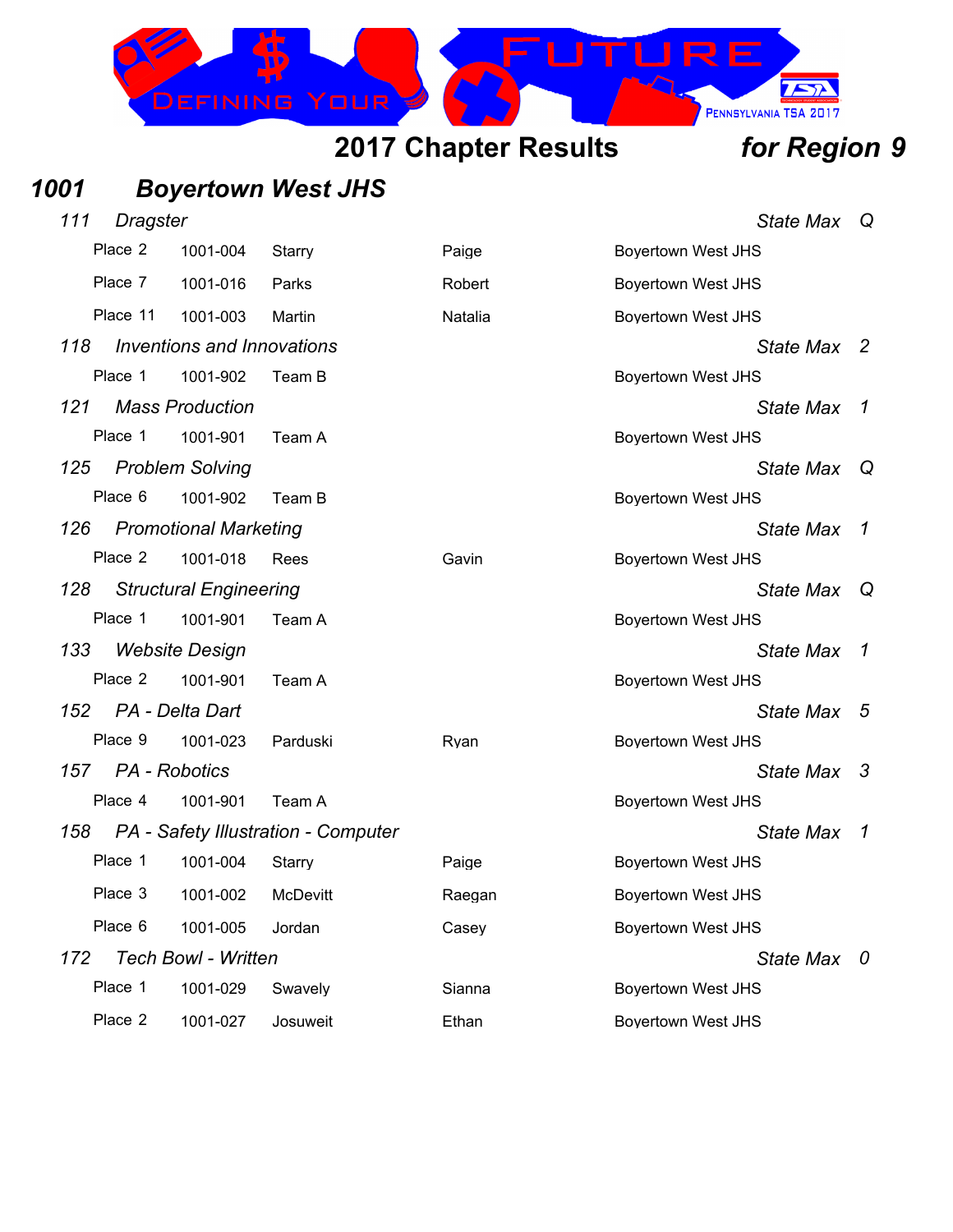

### *1031 Upper Perkiomen MS 104 Catapult Design State Max 1* Place 3 1031-901 Team A New York 1081 September 2016 NS *110 Digital Photography State Max 1* Place 7 1031-008 Gamboa Alyssa Upper Perkiomen MS *111 Dragster State Max Q* Place 12 1031-031 Shup Chris Chris Upper Perkiomen MS Place 13 1031-013 Lash Aidan Upper Perkiomen MS *115 Flight State Max 2* Place 6 1031-029 Shanil Sajin Saiin Upper Perkiomen MS *122 Medical Technology Issues State Max 2* Place 3 1031-901 Team A November 2012 10:00 Upper Perkiomen MS *125 Problem Solving State Max Q* Place 3 1031-902 Team B Upper Perkiomen MS *128 Structural Engineering State Max Q* Place 3 1031-902 Team B Upper Perkiomen MS *151 PA - Calculator Robots State Max 3* Place 1 1031-902 Team B Upper Perkiomen MS Place 2 1031-901 Team A New York 1081 Supper Perkiomen MS *152 PA - Delta Dart State Max 5* Place 1 1031-033 Sottung Hunter Hunter Upper Perkiomen MS Place 3 1031-031 Shup Chris Chris Upper Perkiomen MS Place 4 1031-017 Mensch Weston Upper Perkiomen MS Place 6 1031-032 Sottung Austin Australian Upper Perkiomen MS Place 7 1031-026 Sankar Nick Nick Upper Perkiomen MS *155 PA - Materials Process State Max 1* Place 1 1031-031 Shup Chris Chris Upper Perkiomen MS *159 PA - Snapshot State Max 4* Place 2 1031-007 Friedman Margaret Upper Perkiomen MS Place 3 1031-012 Lajeunesse Ethan Upper Perkiomen MS *172 Tech Bowl - Written State Max 0* Place 5 1031-030 Shelly Mckenna Upper Perkiomen MS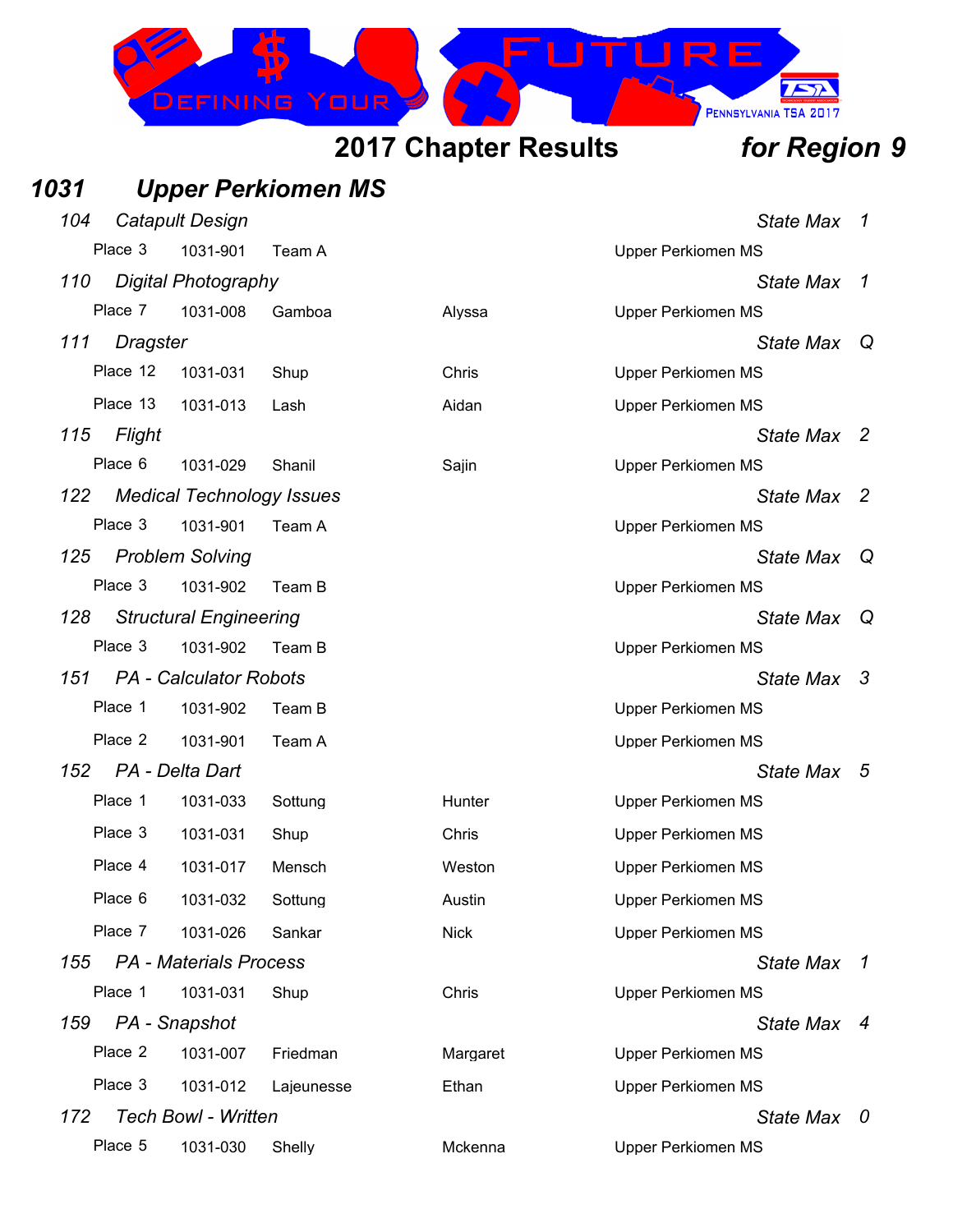### **RF** 757 EFINING PENNSYLVANIA TSA 2017

## **2017 Chapter Results** *for Region 9*

## *1041 Boyertown East JHS*

| 102 |                    | <b>CAD Foundations</b>         |                                      |             | State Max                 | $\overline{\phantom{a}}$ |
|-----|--------------------|--------------------------------|--------------------------------------|-------------|---------------------------|--------------------------|
|     | Place 2            | 1041-011                       | Doorey                               | Cameron     | <b>Boyertown East JHS</b> |                          |
|     | Place 3            | 1041-016                       | Gabriel                              | Kai         | <b>Boyertown East JHS</b> |                          |
| 103 | <b>Career Prep</b> |                                |                                      |             | State Max                 | -2                       |
|     | Place 1            | 1041-032                       | Sanchez                              | Daniel      | <b>Boyertown East JHS</b> |                          |
| 104 |                    | <b>Catapult Design</b>         |                                      |             | <b>State Max</b>          | 1                        |
|     | Place 1            | 1041-901                       | Team A                               |             | <b>Boyertown East JHS</b> |                          |
|     | Place 4            | 1041-902                       | Team B                               |             | <b>Boyertown East JHS</b> |                          |
| 105 |                    |                                | <b>Challenging Technology Issues</b> |             | <b>State Max</b>          | $\mathsf Q$              |
|     | Place 3            | 1041-901                       | Team A                               |             | <b>Boyertown East JHS</b> |                          |
|     | Place 4            | 1041-902                       | Team B                               |             | <b>Boyertown East JHS</b> |                          |
| 107 |                    | <b>Children's Stories</b>      |                                      |             | <b>State Max</b>          | 1                        |
|     | Place 4            | 1041-901                       | Team A                               |             | <b>Boyertown East JHS</b> |                          |
| 110 |                    | Digital Photography            |                                      |             | <b>State Max</b>          | $\mathcal I$             |
|     | Place 8            | 1041-012                       | Engler                               | Kyle        | <b>Boyertown East JHS</b> |                          |
| 111 | <b>Dragster</b>    |                                |                                      |             | <b>State Max</b>          | Q                        |
|     | Place 1            | 1041-014                       | Frisco                               | David       | <b>Boyertown East JHS</b> |                          |
|     | Place 3            | 1041-011                       | Doorey                               | Cameron     | <b>Boyertown East JHS</b> |                          |
|     | Place 4            | 1041-023                       | Levan                                | Lochlan     | <b>Boyertown East JHS</b> |                          |
|     | Place 5            | 1041-016                       | Gabriel                              | Kai         | <b>Boyertown East JHS</b> |                          |
|     | Place 6            | 1041-017                       | Gabriel                              | Shane       | <b>Boyertown East JHS</b> |                          |
|     | Place 8            | 1041-006                       | <b>Black</b>                         | John        | <b>Boyertown East JHS</b> |                          |
|     | Place 9            | 1041-005                       | Berry                                | <b>Nick</b> | <b>Boyertown East JHS</b> |                          |
|     | Place 10           | 1041-040                       | Young                                | Evan        | <b>Boyertown East JHS</b> |                          |
| 112 |                    | <b>Electrical Applications</b> |                                      |             | State Max 2               |                          |
|     | Place 1            | 1041-023                       | Levan                                | Lochlan     | <b>Boyertown East JHS</b> |                          |
| 114 |                    | <b>Essays on Technology</b>    |                                      |             | <b>State Max</b>          | $\boldsymbol{\tau}$      |
|     | Place 1            | 1041-006                       | <b>Black</b>                         | John        | <b>Boyertown East JHS</b> |                          |
|     | Place 3            | 1041-029                       | Reynolds                             | Mackenzie   | <b>Boyertown East JHS</b> |                          |
|     | Place 4            | 1041-019                       | Howald                               | Annie       | <b>Boyertown East JHS</b> |                          |
|     |                    |                                |                                      |             |                           |                          |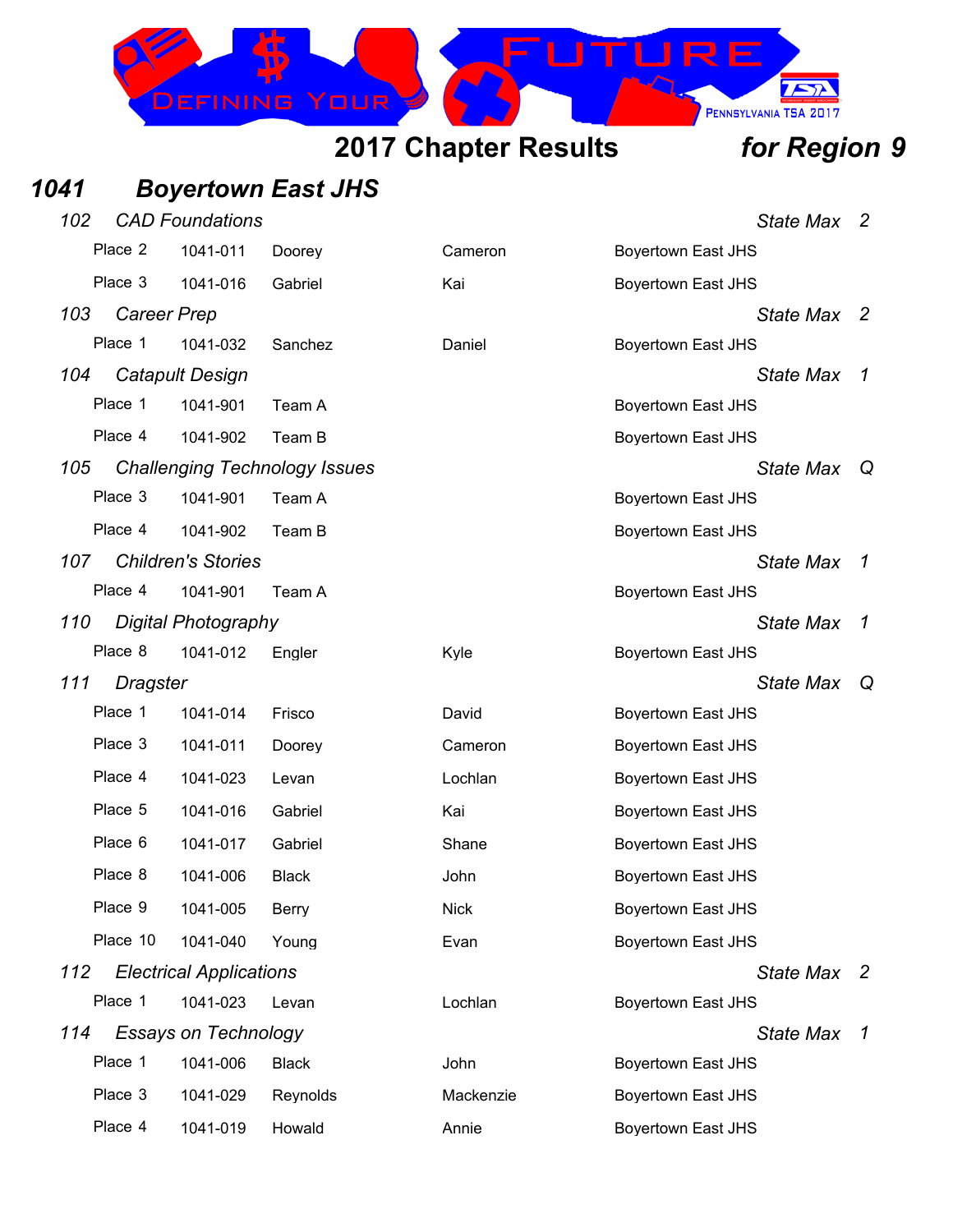EFINING

*115 Flight State Max 2*

 $\sum$ 

PENNSYLVANIA TSA 2017

IRF

|     | Place 1 | 1041-015                         | English        | Jacob  | <b>Boyertown East JHS</b> |                  |                |
|-----|---------|----------------------------------|----------------|--------|---------------------------|------------------|----------------|
|     | Place 4 | 1041-002                         | <b>Barrett</b> | Scott  | <b>Boyertown East JHS</b> |                  |                |
| 119 |         | <b>Junior Solar Sprint</b>       |                |        |                           | <b>State Max</b> | - 2            |
|     | Place 1 | 1041-901                         | Team A         |        | <b>Boyertown East JHS</b> |                  |                |
|     | Place 3 | 1041-904                         | Team D         |        | <b>Boyertown East JHS</b> |                  |                |
|     | Place 4 | 1041-902                         | Team B         |        | <b>Boyertown East JHS</b> |                  |                |
|     | Place 6 | 1041-903                         | Team C         |        | <b>Boyertown East JHS</b> |                  |                |
| 120 |         | Leadership Strategies            |                |        |                           | <b>State Max</b> | Q              |
|     | Place 2 | 1041-902                         | Team B         |        | <b>Boyertown East JHS</b> |                  |                |
|     | Place 3 | 1041-901                         | Team A         |        | <b>Boyertown East JHS</b> |                  |                |
| 121 |         | <b>Mass Production</b>           |                |        |                           | <b>State Max</b> | $\overline{1}$ |
|     | Place 3 | 1041-902                         | Team B         |        | <b>Boyertown East JHS</b> |                  |                |
| 122 |         | <b>Medical Technology Issues</b> |                |        |                           | <b>State Max</b> | - 2            |
|     | Place 1 | 1041-901                         | Team A         |        | <b>Boyertown East JHS</b> |                  |                |
| 124 |         | <b>Prepared Speech</b>           |                |        |                           | <b>State Max</b> | Q              |
|     | Place 2 | 1041-038                         | Woodring       | Jordan | <b>Boyertown East JHS</b> |                  |                |
|     | Place 3 | 1041-037                         | <b>Towers</b>  | Kate   | <b>Boyertown East JHS</b> |                  |                |
| 125 |         | <b>Problem Solving</b>           |                |        |                           | <b>State Max</b> | Q              |
|     | Place 1 | 1041-901                         | Team A         |        | <b>Boyertown East JHS</b> |                  |                |
|     | Place 4 | 1041-902                         | Team B         |        | <b>Boyertown East JHS</b> |                  |                |
| 127 |         | <b>STEM Animation</b>            |                |        |                           | <b>State Max</b> | - 2            |
|     | Place 1 | 1041-901                         | Team A         |        | <b>Boyertown East JHS</b> |                  |                |
|     | Place 2 | 1041-902                         | Team B         |        | Boyertown East JHS        |                  |                |
| 128 |         | <b>Structural Engineering</b>    |                |        |                           | <b>State Max</b> | Q              |
|     | Place 4 | 1041-903                         | Team C         |        | <b>Boyertown East JHS</b> |                  |                |
|     |         | 132 Video Game Design            |                |        |                           | State Max 2      |                |
|     | Place 2 | 1041-901                         | Team A         |        | <b>Boyertown East JHS</b> |                  |                |
| 133 |         | <b>Website Design</b>            |                |        |                           | State Max 1      |                |
|     | Place 3 | 1041-901                         | Team A         |        | <b>Boyertown East JHS</b> |                  |                |
|     |         | 151 PA - Calculator Robots       |                |        |                           | State Max 3      |                |
|     | Place 4 | 1041-902                         | Team B         |        | <b>Boyertown East JHS</b> |                  |                |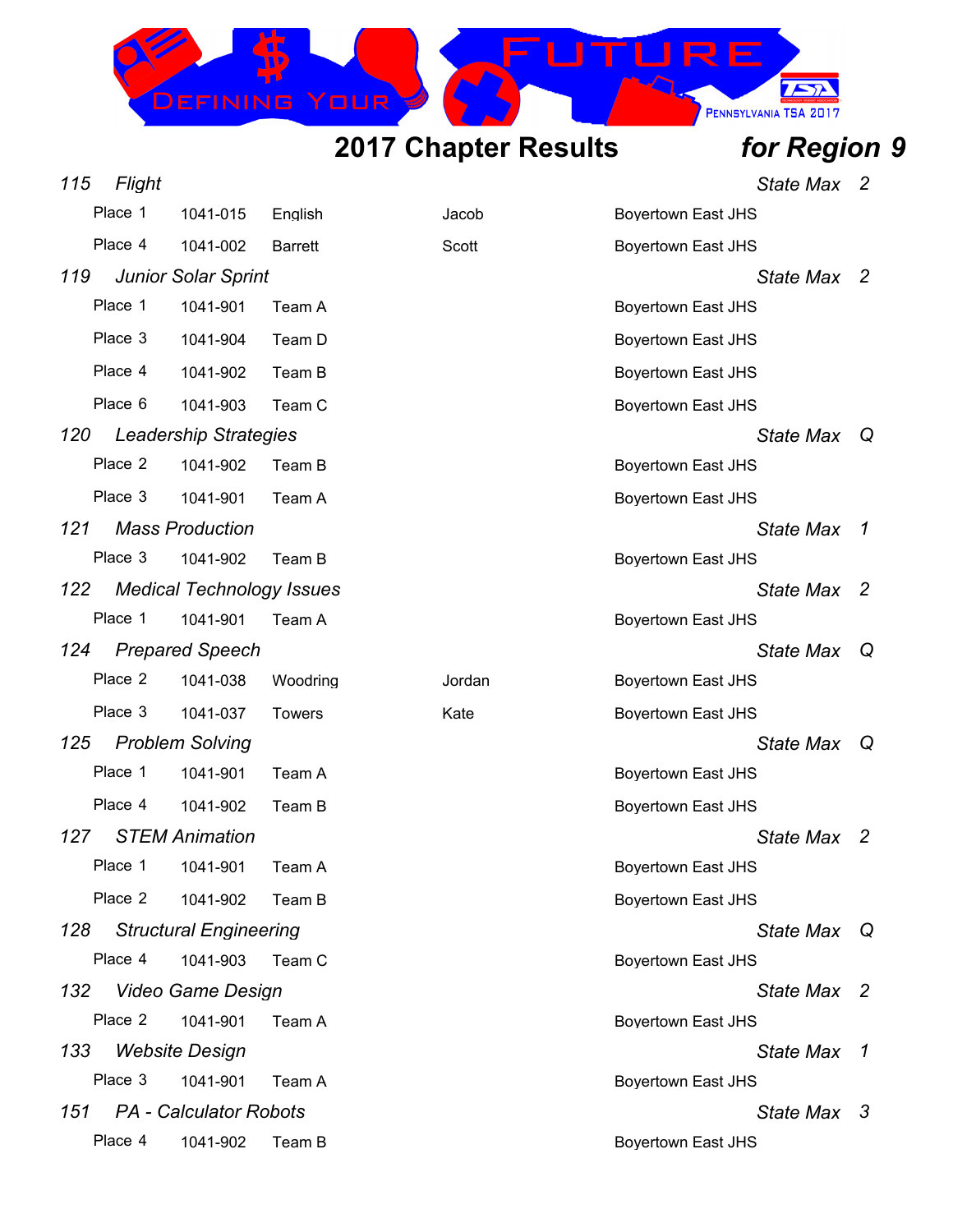DEFINING

 $\sqrt{2}$ 

PENNSYLVANIA TSA 2017

IRE

|     | Place 6       | 1041-901                   | Team A          |             | Boyertown East JHS        |     |
|-----|---------------|----------------------------|-----------------|-------------|---------------------------|-----|
| 152 |               | PA - Delta Dart            |                 |             | State Max 5               |     |
|     | Place 2       | 1041-017                   | Gabriel         | Shane       | <b>Boyertown East JHS</b> |     |
| 157 | PA - Robotics |                            |                 |             | State Max 3               |     |
|     | Place 1       | 1041-901                   | Team A          |             | Boyertown East JHS        |     |
|     | Place 6       | 1041-902                   | Team B          |             | Boyertown East JHS        |     |
| 171 |               | Chapter Team - Written     |                 |             | State Max                 | - 0 |
|     | Place 1       | 1041-037                   | <b>Towers</b>   | Kate        | Boyertown East JHS        |     |
|     | Place 2       | 1041-006                   | <b>Black</b>    | John        | Boyertown East JHS        |     |
|     | Place 3       | 1041-024                   | Lilly           | Elizabeth   | Boyertown East JHS        |     |
| 172 |               | <b>Tech Bowl - Written</b> |                 |             | State Max                 | - 0 |
|     | Place 6       | 1041-006                   | <b>Black</b>    | <b>John</b> | Boyertown East JHS        |     |
|     | Place 7       | 1041-008                   | <b>Boughter</b> | Jacob       | Boyertown East JHS        |     |
|     | Place 8       | 1041-009                   | Carmichael      | Sophia      | <b>Boyertown East JHS</b> |     |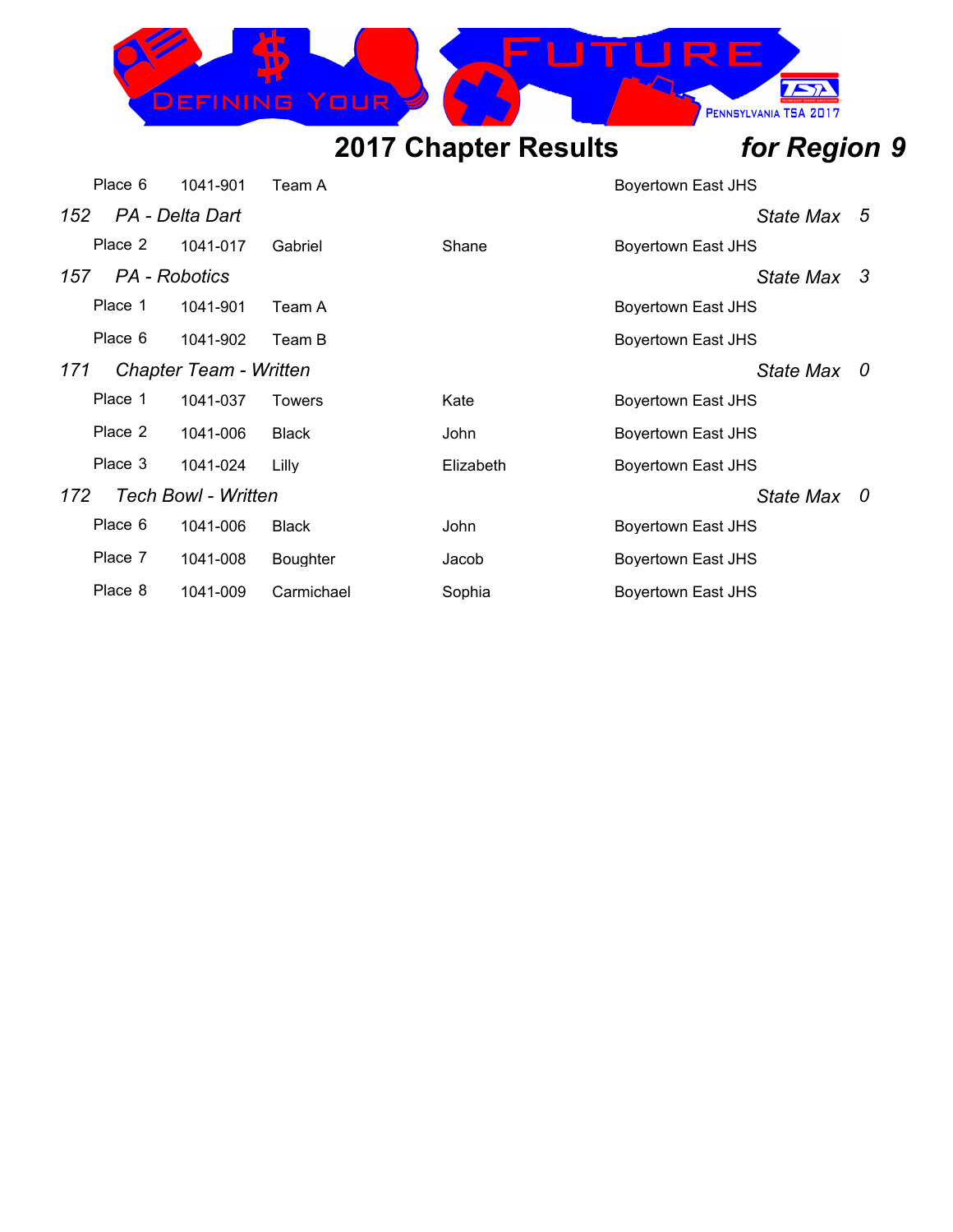

### *1066 Daniel Boone MS*

| 102 |                    | <b>CAD Foundations</b>            |                                      |                |                 | <b>State Max</b> | 2                   |
|-----|--------------------|-----------------------------------|--------------------------------------|----------------|-----------------|------------------|---------------------|
|     | Place 1            | 1066-029                          | <b>Britton</b>                       | Luke           | Daniel Boone MS |                  |                     |
| 103 | <b>Career Prep</b> |                                   |                                      |                |                 | <b>State Max</b> | -2                  |
|     | Place 3            | 1066-015                          | Sweet                                | Zoe            | Daniel Boone MS |                  |                     |
| 104 |                    | <b>Catapult Design</b>            |                                      |                |                 | <b>State Max</b> | $\boldsymbol{\tau}$ |
|     | Place 6            | 1066-901                          | Team A                               |                | Daniel Boone MS |                  |                     |
| 105 |                    |                                   | <b>Challenging Technology Issues</b> |                |                 | <b>State Max</b> | Q                   |
|     | Place 1            | 1066-902                          | Team B                               |                | Daniel Boone MS |                  |                     |
|     | Place 2            | 1066-901                          | Team A                               |                | Daniel Boone MS |                  |                     |
| 107 |                    | <b>Children's Stories</b>         |                                      |                |                 | <b>State Max</b> | -7                  |
|     | Place 1            | 1066-902                          | Team B                               |                | Daniel Boone MS |                  |                     |
|     | Place 2            | 1066-901                          | Team A                               |                | Daniel Boone MS |                  |                     |
| 110 |                    | Digital Photography               |                                      |                |                 | <b>State Max</b> | -7                  |
|     | Place 1            | 1066-054                          | Olafson                              | Emily          | Daniel Boone MS |                  |                     |
|     | Place 3            | 1066-012                          | Camburn                              | Renee          | Daniel Boone MS |                  |                     |
|     | Place 5            | 1066-007                          | Lavenia                              | Alexandra      | Daniel Boone MS |                  |                     |
|     | Place 6            | 1066-008                          | Schafer                              | Amy            | Daniel Boone MS |                  |                     |
|     | Place 9            | 1066-025                          | Wedemeyer                            | Sarah          | Daniel Boone MS |                  |                     |
| 112 |                    | <b>Electrical Applications</b>    |                                      |                |                 | <b>State Max</b> | $\mathbf{2}$        |
|     | Place 3            | 1066-055                          | McClelland                           | Joanna         | Daniel Boone MS |                  |                     |
| 113 |                    | <b>Environmental Engineering</b>  |                                      |                |                 | <b>State Max</b> | - 2                 |
|     | Place 1            | 1066-901                          | Team A                               |                | Daniel Boone MS |                  |                     |
| 114 |                    | Essays on Technology              |                                      |                |                 | State Max        | 1                   |
|     | Place 2            | 1066-023                          | Jolivette                            | Mason          | Daniel Boone MS |                  |                     |
| 115 | Flight             |                                   |                                      |                |                 | State Max 2      |                     |
|     | Place 2            | 1066-021                          | Hartline                             | Connor         | Daniel Boone MS |                  |                     |
|     | Place 3            | 1066-048                          | Kim                                  | David          | Daniel Boone MS |                  |                     |
|     | Place 7            | 1066-034                          | Yescavage                            | <b>Bradley</b> | Daniel Boone MS |                  |                     |
| 118 |                    | <b>Inventions and Innovations</b> |                                      |                |                 | State Max 2      |                     |
|     | Place 2            | 1066-902                          | Team B                               |                | Daniel Boone MS |                  |                     |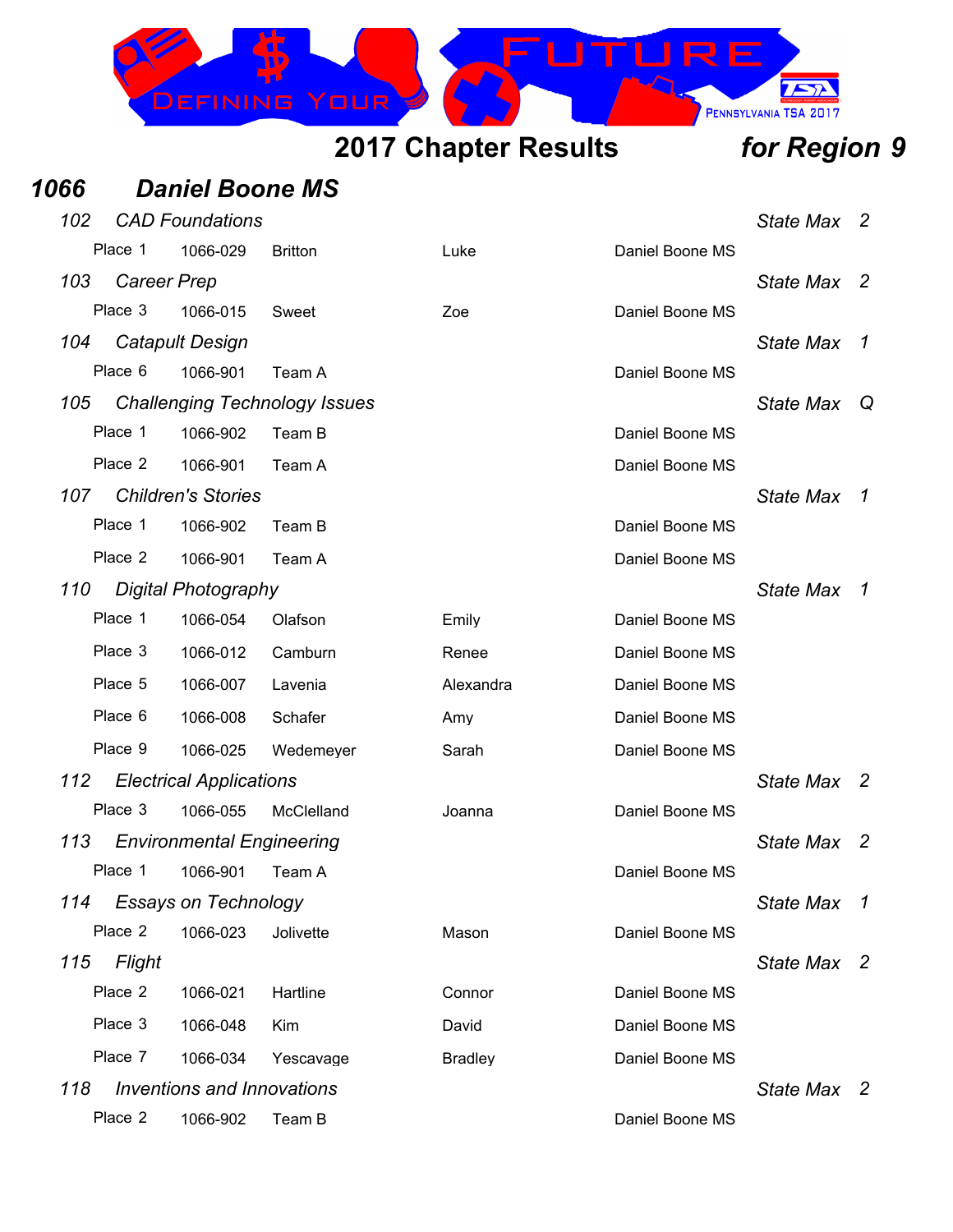

| 119 |                     | <b>Junior Solar Sprint</b>    |                                     |          |                 | State Max 2      |     |
|-----|---------------------|-------------------------------|-------------------------------------|----------|-----------------|------------------|-----|
|     | Place 2             | 1066-903                      | Team C                              |          | Daniel Boone MS |                  |     |
|     |                     | 120 Leadership Strategies     |                                     |          |                 | <b>State Max</b> | - Q |
|     | Place 1             | 1066-901                      | Team A                              |          | Daniel Boone MS |                  |     |
|     |                     | 124 Prepared Speech           |                                     |          |                 | <b>State Max</b> | Q   |
|     | Place 1             | 1066-015                      | Sweet                               | Zoe      | Daniel Boone MS |                  |     |
| 125 |                     | <b>Problem Solving</b>        |                                     |          |                 | State Max Q      |     |
|     | Place 2             | 1066-901                      | Team A                              |          | Daniel Boone MS |                  |     |
| 126 |                     | Promotional Marketing         |                                     |          |                 | State Max 1      |     |
|     | Place 1             | 1066-016                      | Czeiner                             | Ella     | Daniel Boone MS |                  |     |
|     |                     | 127 STEM Animation            |                                     |          |                 | State Max 2      |     |
|     | Place 3             | 1066-901                      | Team A                              |          | Daniel Boone MS |                  |     |
|     |                     | 128 Structural Engineering    |                                     |          |                 | State Max Q      |     |
|     | Place 2             | 1066-901                      | Team A                              |          | Daniel Boone MS |                  |     |
|     |                     | 132 Video Game Design         |                                     |          |                 | State Max 2      |     |
|     | Place 1             | 1066-901                      | Team A                              |          | Daniel Boone MS |                  |     |
| 133 |                     | <b>Website Design</b>         |                                     |          |                 | State Max 1      |     |
|     | Place 1             | 1066-901                      | Team A                              |          | Daniel Boone MS |                  |     |
|     |                     | 151 PA - Calculator Robots    |                                     |          |                 | State Max 3      |     |
|     | Place 3             | 1066-901                      | Team A                              |          | Daniel Boone MS |                  |     |
|     | Place 5             | 1066-902                      | Team B                              |          | Daniel Boone MS |                  |     |
|     | 152 PA - Delta Dart |                               |                                     |          |                 | State Max 5      |     |
|     | Place 5             | 1066-046                      | Purretta                            | Sean     | Daniel Boone MS |                  |     |
|     | Place 10            | 1066-041                      | Fryer                               | Peyton   | Daniel Boone MS |                  |     |
| 155 |                     | <b>PA</b> - Materials Process |                                     |          |                 | State Max 1      |     |
|     | Place 2             | 1066-031                      | Weaver                              | Kennedy  | Daniel Boone MS |                  |     |
|     | Place 3             | 1066-038                      | Moyer                               | Sydney   | Daniel Boone MS |                  |     |
| 158 |                     |                               | PA - Safety Illustration - Computer |          |                 | State Max 1      |     |
|     | Place 4             | 1066-010                      | Chieffo                             | Samantha | Daniel Boone MS |                  |     |
| 159 |                     | PA - Snapshot                 |                                     |          |                 | State Max 4      |     |
|     | Place 4             | 1066-009                      | Chieffo                             | Sydni    | Daniel Boone MS |                  |     |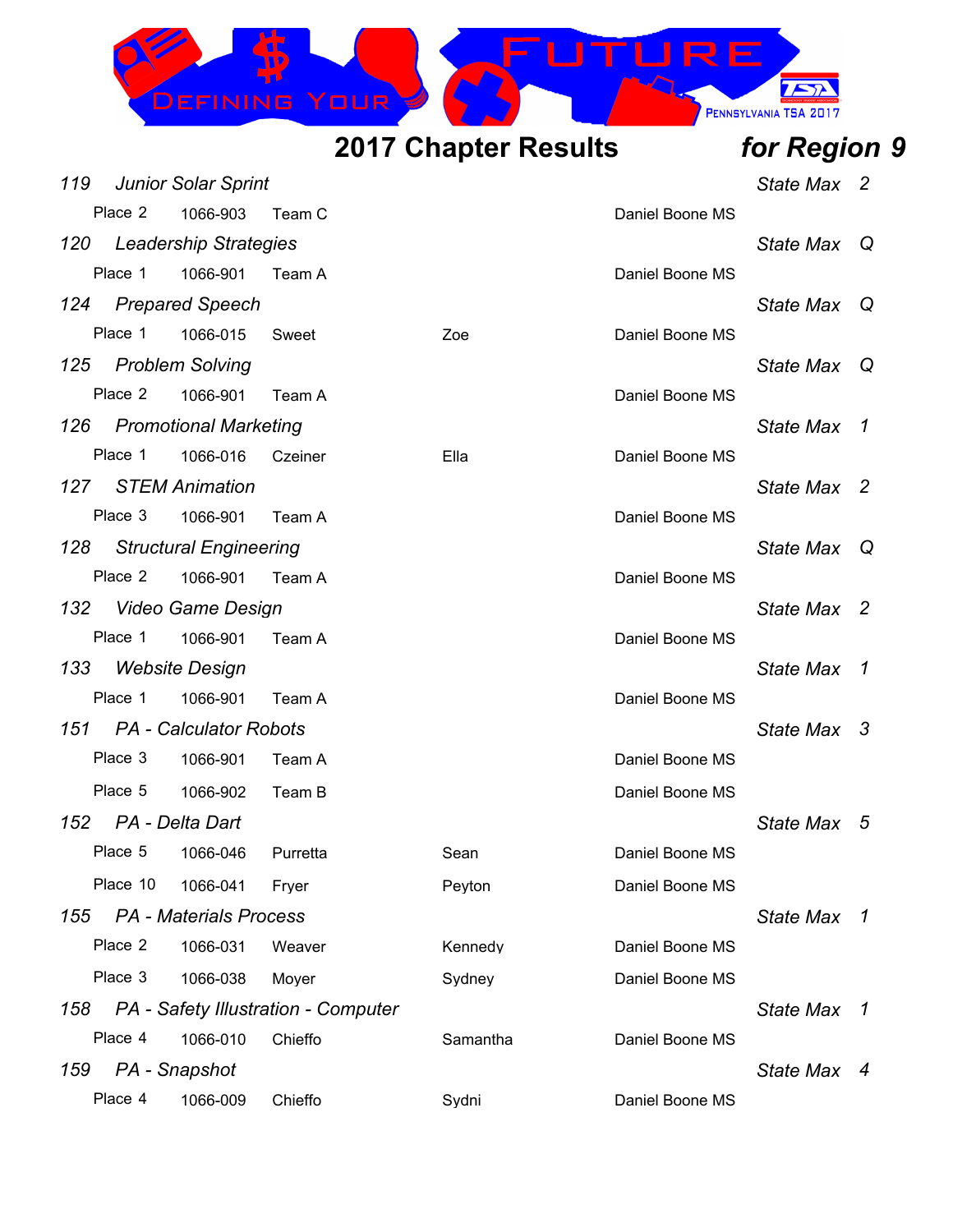

### *172 Tech Bowl - Written State Max 0*

Place 3 1066-052 Hoover Rebecca Daniel Boone MS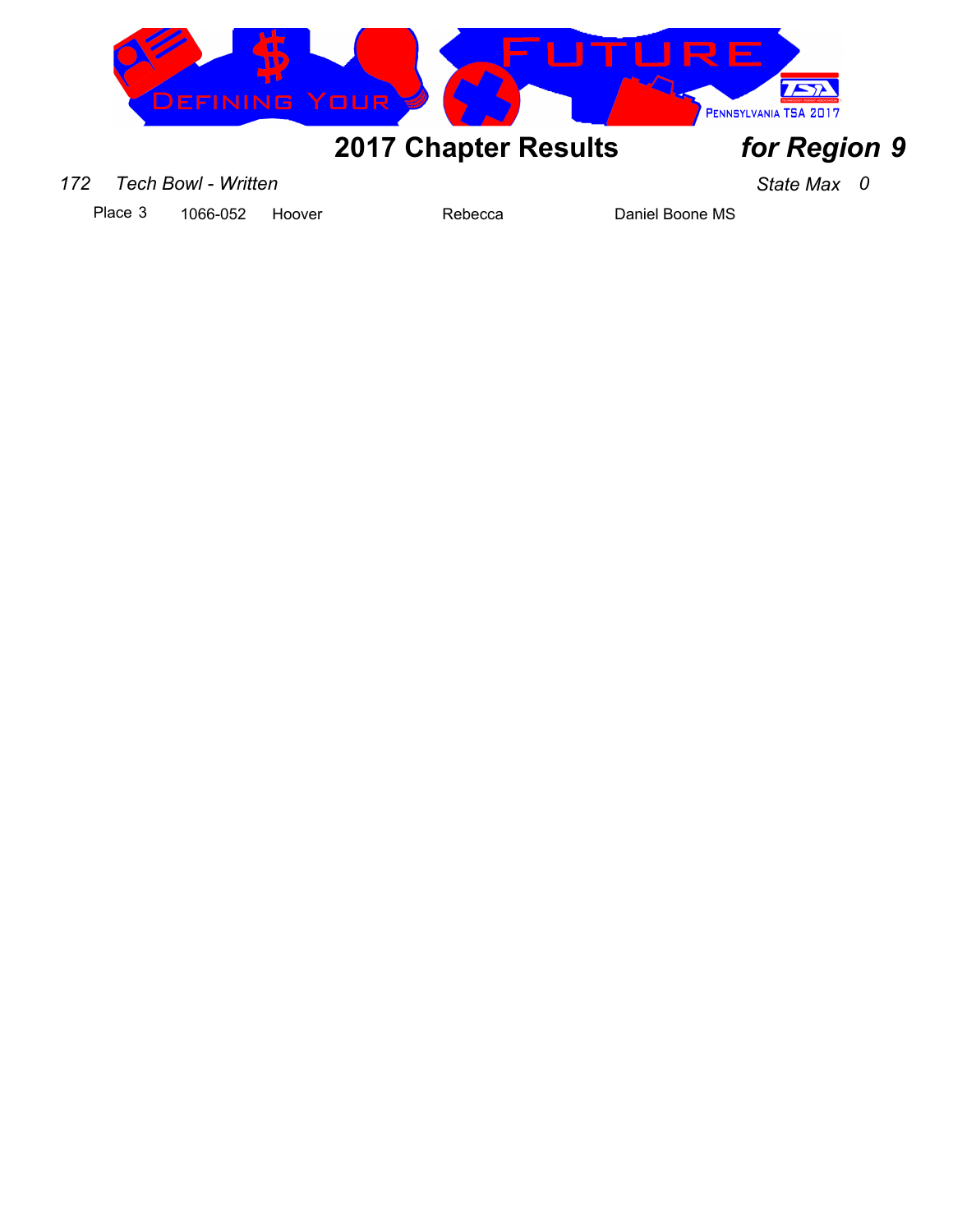

## *1091 Western Wayne MS*

| 101   | Biotechnology      |                                  |           |            |                  | State Max        | -7  |
|-------|--------------------|----------------------------------|-----------|------------|------------------|------------------|-----|
|       | Place dg           | 1091-901                         | Team A    |            | Western Wayne MS |                  |     |
| 103   | <b>Career Prep</b> |                                  |           |            |                  | State Max 2      |     |
|       | Place 2            | 1091-023                         | Tuman     | Rachel     | Western Wayne MS |                  |     |
|       | Place 4            | 1091-006                         | Treibley  | Adelaide   | Western Wayne MS |                  |     |
| 107 - |                    | <b>Children's Stories</b>        |           |            |                  | State Max 1      |     |
|       | Place 3            | 1091-901                         | Team A    |            | Western Wayne MS |                  |     |
| 113   |                    | <b>Environmental Engineering</b> |           |            |                  | State Max 2      |     |
|       | Place 2            | 1091-905                         | Team E    |            | Western Wayne MS |                  |     |
| 118   |                    | Inventions and Innovations       |           |            |                  | State Max 2      |     |
|       | Place 3            | 1091-907                         | Team G    |            | Western Wayne MS |                  |     |
| 119   |                    | <b>Junior Solar Sprint</b>       |           |            |                  | State Max 2      |     |
|       | Place 5            | 1091-903                         | Team C    |            | Western Wayne MS |                  |     |
|       |                    | 120 Leadership Strategies        |           |            |                  | <b>State Max</b> | Q   |
|       | Place 4            | 1091-909                         | Team I    |            | Western Wayne MS |                  |     |
| 122   |                    | <b>Medical Technology Issues</b> |           |            |                  | State Max 2      |     |
|       | Place 2            | 1091-910                         | Team J    |            | Western Wayne MS |                  |     |
|       | Place 4            | 1091-906                         | Team F    |            | Western Wayne MS |                  |     |
|       | 159 PA - Snapshot  |                                  |           |            |                  | State Max 4      |     |
|       | Place 1            | 1091-022                         | Bien-Aime | Alexandria | Western Wayne MS |                  |     |
| 172   |                    | <b>Tech Bowl - Written</b>       |           |            |                  | State Max        | - 0 |
|       | Place 4            | 1091-023                         | Tuman     | Rachel     | Western Wayne MS |                  |     |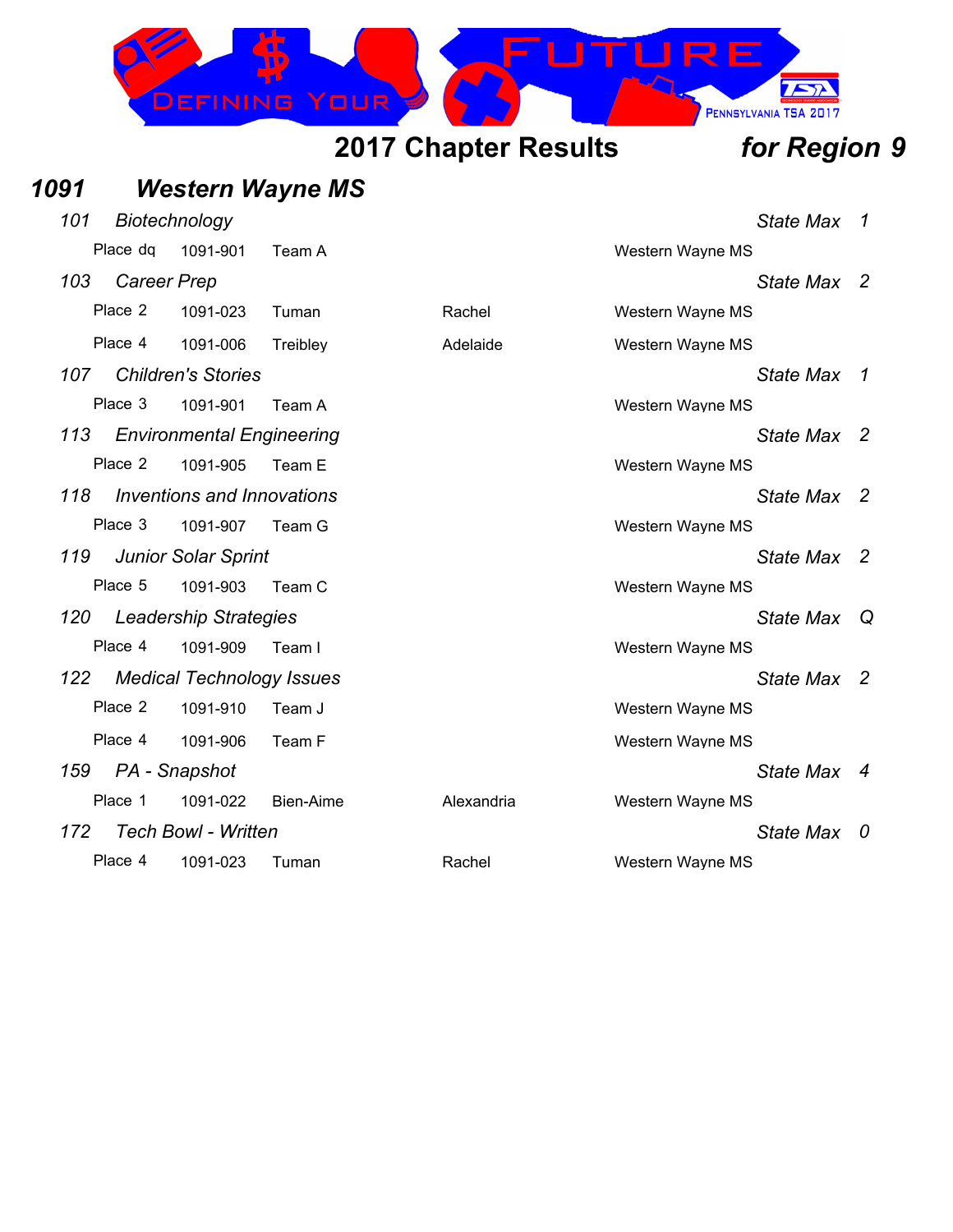

### *1101 Lehman IS*

| 110 | Digital Photography |                                |                                     |                |           |                  | 1  |
|-----|---------------------|--------------------------------|-------------------------------------|----------------|-----------|------------------|----|
|     | Place 4             | 1101-003                       | Donovan                             | Katelyn        | Lehman IS |                  |    |
|     | Place 10            | 1101-013                       | Nguyen                              | Arianna        | Lehman IS |                  |    |
| 112 |                     | <b>Electrical Applications</b> |                                     |                |           | State Max 2      |    |
|     | Place 2             | 1101-023                       | Pollack                             | Aubrey         | Lehman IS |                  |    |
| 124 |                     | <b>Prepared Speech</b>         |                                     |                |           | <b>State Max</b> | Q  |
|     | Place 4             | 1101-003                       | Donovan                             | Katelyn        | Lehman IS |                  |    |
| 157 |                     | PA - Robotics                  |                                     |                |           | State Max 3      |    |
|     | Place 2             | 1101-902                       | Team B                              |                | Lehman IS |                  |    |
|     | Place 3             | 1101-901                       | Team A                              |                | Lehman IS |                  |    |
|     | Place 5             | 1101-903                       | Team C                              |                | Lehman IS |                  |    |
| 158 |                     |                                | PA - Safety Illustration - Computer |                |           | <b>State Max</b> | -1 |
|     | Place 2             | 1101-013                       | Nguyen                              | Arianna        | Lehman IS |                  |    |
|     | Place 5             | 1101-025                       | Mandadi                             | <b>Hardhik</b> | Lehman IS |                  |    |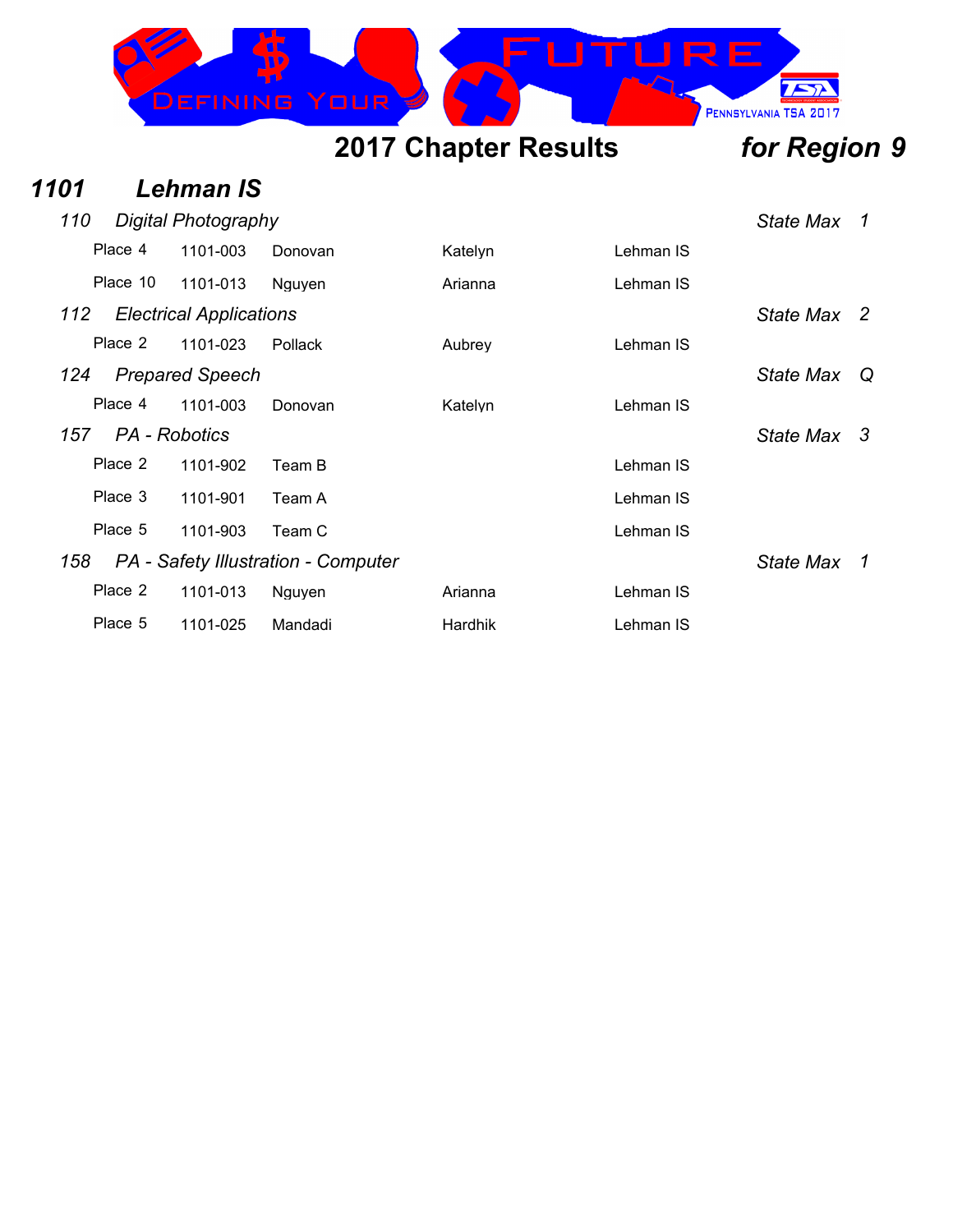

## *1114 Hamburg Area MS*

| 102 |         | <b>CAD Foundations</b> |                |            |                 | State Max 2      |                |
|-----|---------|------------------------|----------------|------------|-----------------|------------------|----------------|
|     | Place 4 | 1114-008               | White          | Kylie      | Hamburg Area MS |                  |                |
| 104 |         | Catapult Design        |                |            |                 | <b>State Max</b> | $\overline{1}$ |
|     | Place 2 | 1114-901               | Team A         |            | Hamburg Area MS |                  |                |
|     | Place 5 | 1114-902               | Team B         |            | Hamburg Area MS |                  |                |
| 110 |         | Digital Photography    |                |            |                 | State Max        | $\overline{1}$ |
|     | Place 2 | 1114-016               | Baum           | Alexandria | Hamburg Area MS |                  |                |
| 115 | Flight  |                        |                |            |                 | State Max 2      |                |
|     | Place 5 | 1114-013               | Livingston     | Matthew    | Hamburg Area MS |                  |                |
|     | Place 8 | 1114-015               | Caruso         | Sophia     | Hamburg Area MS |                  |                |
| 121 |         | <b>Mass Production</b> |                |            |                 | <b>State Max</b> | $\overline{1}$ |
|     | Place 2 | 1114-903               | Team C         |            | Hamburg Area MS |                  |                |
| 125 |         | <b>Problem Solving</b> |                |            |                 | State Max        | - Q            |
|     | Place 5 | 1114-904               | Team D         |            | Hamburg Area MS |                  |                |
| 152 |         | PA - Delta Dart        |                |            |                 | State Max        | - 5            |
|     | Place 8 | 1114-003               | <b>Stewart</b> | Quaid      | Hamburg Area MS |                  |                |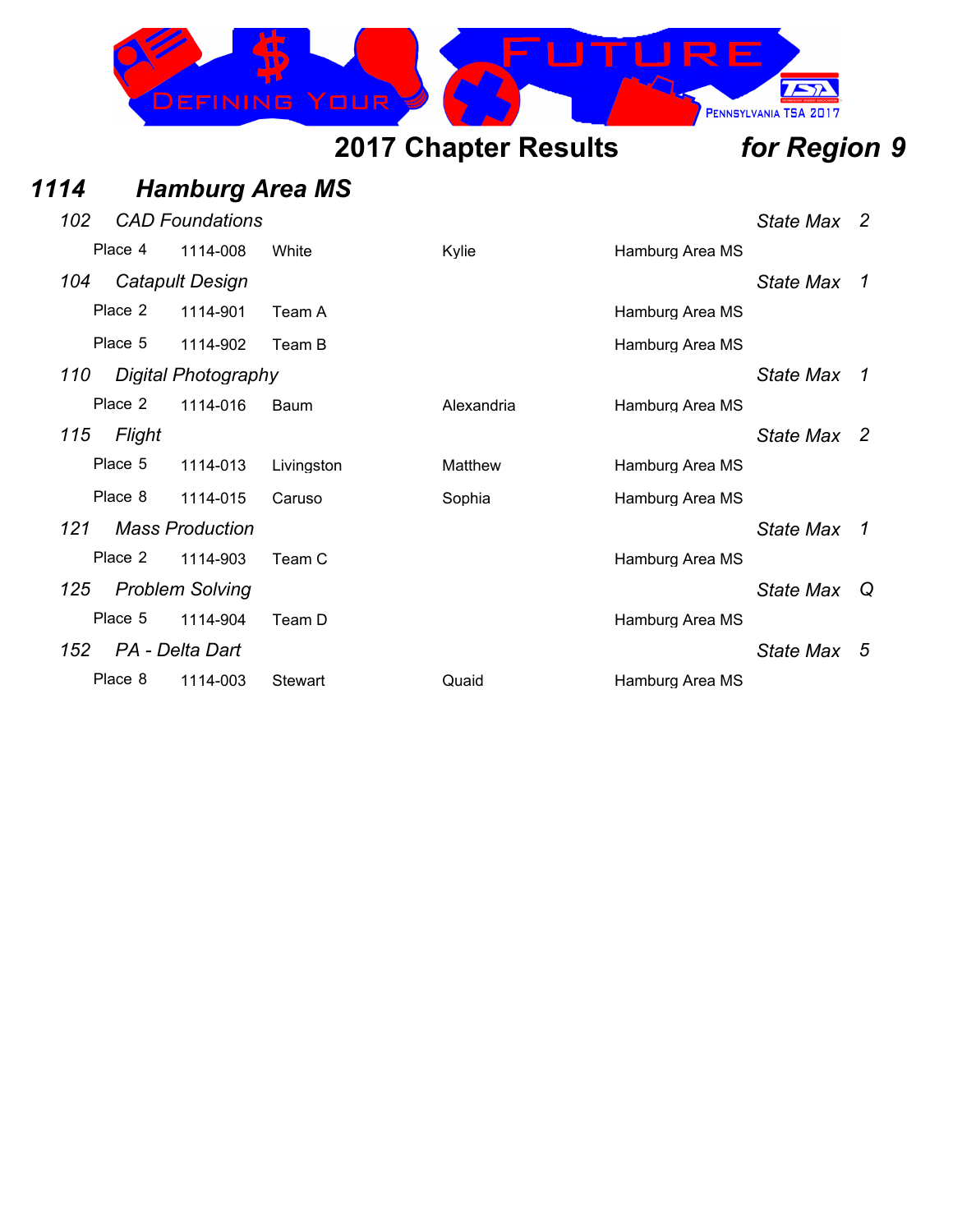

| 2004 |          |                                 | <b>Boyertown Area SHS</b>                      |          |                           |                     |
|------|----------|---------------------------------|------------------------------------------------|----------|---------------------------|---------------------|
| 201  |          | <b>3D Animation</b>             |                                                |          | <b>State Max</b>          | 1                   |
|      | Place 1  | 2004-901                        | Team A                                         |          | Boyertown Area SHS        |                     |
| 203  |          | <b>Architectural Design</b>     |                                                |          | <b>State Max</b>          | Q                   |
|      | Place 5  | 2004-901                        | Team A                                         |          | Boyertown Area SHS        |                     |
| 204  |          | <b>Biotechnology Design</b>     |                                                |          | <b>State Max</b>          | 1                   |
|      | Place 1  | 2004-902                        | Team B                                         |          | Boyertown Area SHS        |                     |
|      | Place 2  | 2004-901                        | Team A                                         |          | Boyertown Area SHS        |                     |
|      | Place 4  | 2004-903                        | Team C                                         |          | Boyertown Area SHS        |                     |
| 206  |          | <b>Children's Stories</b>       |                                                |          | <b>State Max</b>          | 1                   |
|      | Place 1  | 2004-903                        | Team C                                         |          | Boyertown Area SHS        |                     |
|      | Place 6  | 2004-901                        | Team A                                         |          | Boyertown Area SHS        |                     |
| 207  | Coding   |                                 |                                                |          | <b>State Max</b>          | 7                   |
|      | Place 1  | 2004-902                        | Team B                                         |          | Boyertown Area SHS        |                     |
|      | Place 3  | 2004-901                        | Team A                                         |          | <b>Boyertown Area SHS</b> |                     |
| 208  |          |                                 | Computer-Aided Design - Architecture           |          | State Max                 | -3                  |
|      | Place 3  | 2004-063                        | Ulmer                                          | Victoria | Boyertown Area SHS        |                     |
|      | Place 4  | 2004-021                        | Daddario                                       | Jena     | Boyertown Area SHS        |                     |
| 209  |          |                                 | <b>Computer-Aided Design - Engineering</b>     |          | State Max                 | -3                  |
|      | Place 1  | 2004-067                        | Witherington                                   | Garrett  | Boyertown Area SHS        |                     |
|      | Place 4  | 2004-060                        | Soda                                           | Marc     | Boyertown Area SHS        |                     |
|      | Place 10 | 2004-022                        | DeMenno                                        | Grace    | Boyertown Area SHS        |                     |
| 210  |          |                                 | <b>Computer Integrated Manufacturing (CIM)</b> |          | State Max                 | $\boldsymbol{\tau}$ |
|      | Place 1  | 2004-901                        | Team A                                         |          | Boyertown Area SHS        |                     |
|      | Place 2  | 2004-903                        | Team C                                         |          | <b>Boyertown Area SHS</b> |                     |
| 211  |          |                                 | <b>Debating Technological Issues</b>           |          | <b>State Max</b>          | 7                   |
|      | Place 2  | 2004-901                        | Team A                                         |          | Boyertown Area SHS        |                     |
|      | Place 3  | 2004-903                        | Team C                                         |          | <b>Boyertown Area SHS</b> |                     |
|      | Place 5  | 2004-902                        | Team B                                         |          | <b>Boyertown Area SHS</b> |                     |
| 212  |          | <b>Digital Video Production</b> |                                                |          | <b>State Max</b>          | $\overline{1}$      |
|      | Place 2  | 2004-901                        | Team A                                         |          | <b>Boyertown Area SHS</b> |                     |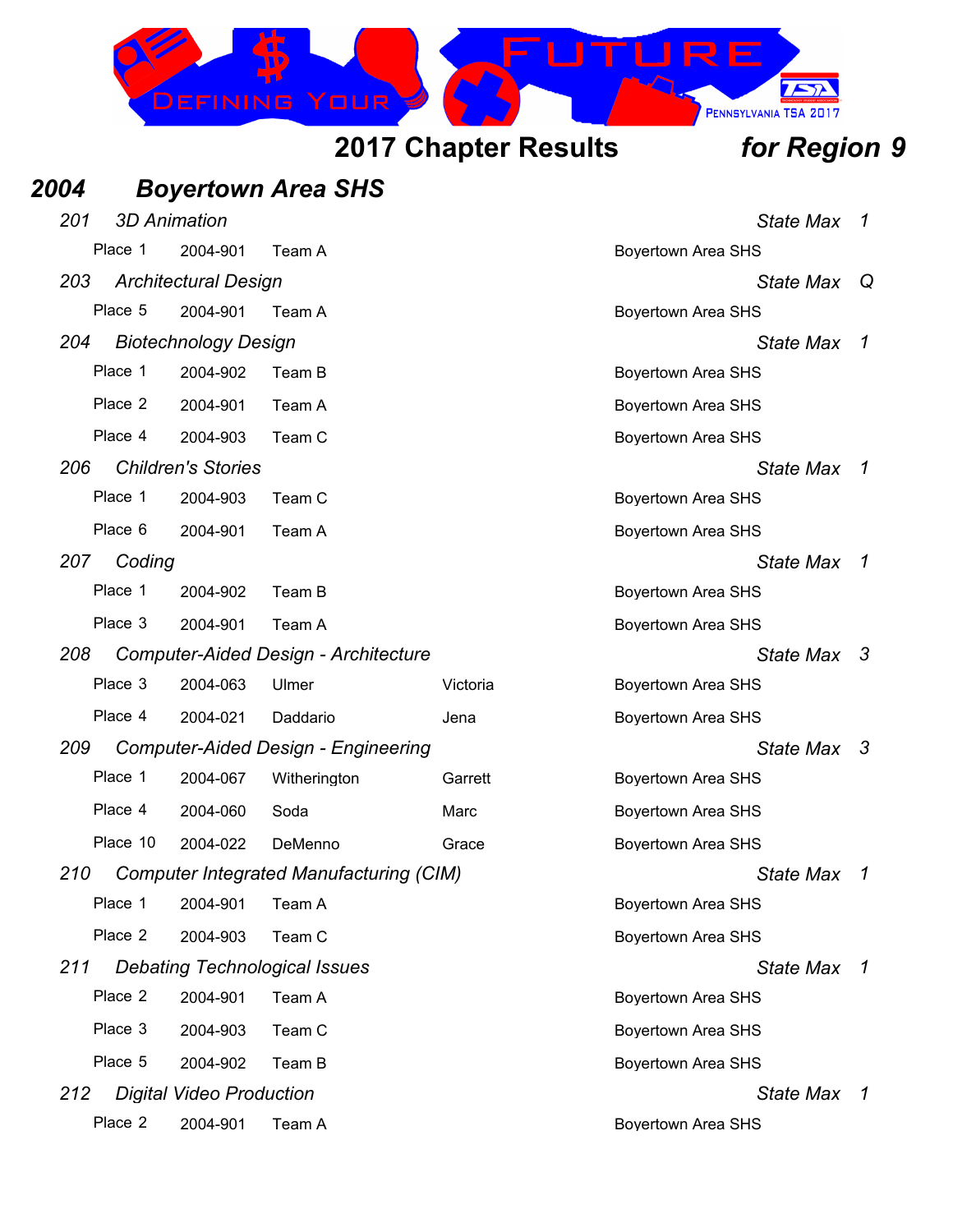

| 213 |          | <b>Dragster Design</b>           |                                      |           |                           | <b>State Max</b> | Q  |
|-----|----------|----------------------------------|--------------------------------------|-----------|---------------------------|------------------|----|
|     | Place 1  | 2004-060                         | Soda                                 | Marc      | <b>Boyertown Area SHS</b> |                  |    |
|     | Place 3  | 2004-067                         | Witherington                         | Garrett   | Boyertown Area SHS        |                  |    |
|     | Place 5  | 2004-003                         | Sheeler                              | William   | Boyertown Area SHS        |                  |    |
|     | Place 8  | 2004-055                         | Rohrbach                             | Thomas    | Boyertown Area SHS        |                  |    |
|     | Place 11 | 2004-038                         | Hyland                               | Jessica   | <b>Boyertown Area SHS</b> |                  |    |
| 214 |          | <b>Engineering Design</b>        |                                      |           |                           | <b>State Max</b> | 1  |
|     | Place 1  | 2004-902                         | Team B                               |           | <b>Boyertown Area SHS</b> |                  |    |
|     | Place 7  | 2004-903                         | Team C                               |           | Boyertown Area SHS        |                  |    |
|     | Place 8  | 2004-901                         | Team A                               |           | <b>Boyertown Area SHS</b> |                  |    |
| 215 |          | <b>Essays on Technology</b>      |                                      |           |                           | <b>State Max</b> | 1  |
|     | Place 2  | 2004-025                         | Doerr                                | Autumn    | <b>Boyertown Area SHS</b> |                  |    |
|     | Place 4  | 2004-026                         | Emeigh                               | Timothy   | Boyertown Area SHS        |                  |    |
|     | Place 5  | 2004-049                         | Paules                               | Hallie    | <b>Boyertown Area SHS</b> |                  |    |
| 216 |          | <b>Extemporaneous Speech</b>     |                                      |           |                           | <b>State Max</b> | Q  |
|     | Place 3  | 2004-002                         | Benner                               | Josie     | <b>Boyertown Area SHS</b> |                  |    |
| 217 |          |                                  | <b>Fashion Design and Technology</b> |           |                           | <b>State Max</b> | 1  |
|     | Place 4  | 2004-901                         | Team A                               |           | <b>Boyertown Area SHS</b> |                  |    |
|     | Place 6  | 2004-903                         | Team C                               |           | <b>Boyertown Area SHS</b> |                  |    |
| 218 |          | <b>Flight Endurance</b>          |                                      |           |                           | State Max        | -2 |
|     | Place 4  | 2004-045                         | Michener                             | Nathan    | <b>Boyertown Area SHS</b> |                  |    |
|     | Place 7  | 2004-058                         | Seidel                               | Joel      | Boyertown Area SHS        |                  |    |
| 219 |          | <b>Future Technology Teacher</b> |                                      |           |                           | State Max 2      |    |
|     | Place 1  | 2004-057                         | Schatz                               | Gabriella | <b>Boyertown Area SHS</b> |                  |    |
|     | Place 3  | 2004-017                         | Carlier                              | Alyssa    | <b>Boyertown Area SHS</b> |                  |    |
| 222 |          | Photographic Technology          |                                      |           |                           | State Max        | Q  |
|     | Place 2  | 2004-011                         | Berger                               | Kaitlyn   | <b>Boyertown Area SHS</b> |                  |    |
|     | Place 3  | 2004-053                         | Reigner                              | Kira      | <b>Boyertown Area SHS</b> |                  |    |
|     | Place 4  | 2004-057                         | Schatz                               | Gabriella | <b>Boyertown Area SHS</b> |                  |    |
| 223 |          | <b>Prepared Presentation</b>     |                                      |           |                           | State Max Q      |    |
|     | Place 1  | 2004-002                         | Benner                               | Josie     | <b>Boyertown Area SHS</b> |                  |    |
|     | Place 2  | 2004-012                         | Bianchini                            | Talor     | <b>Boyertown Area SHS</b> |                  |    |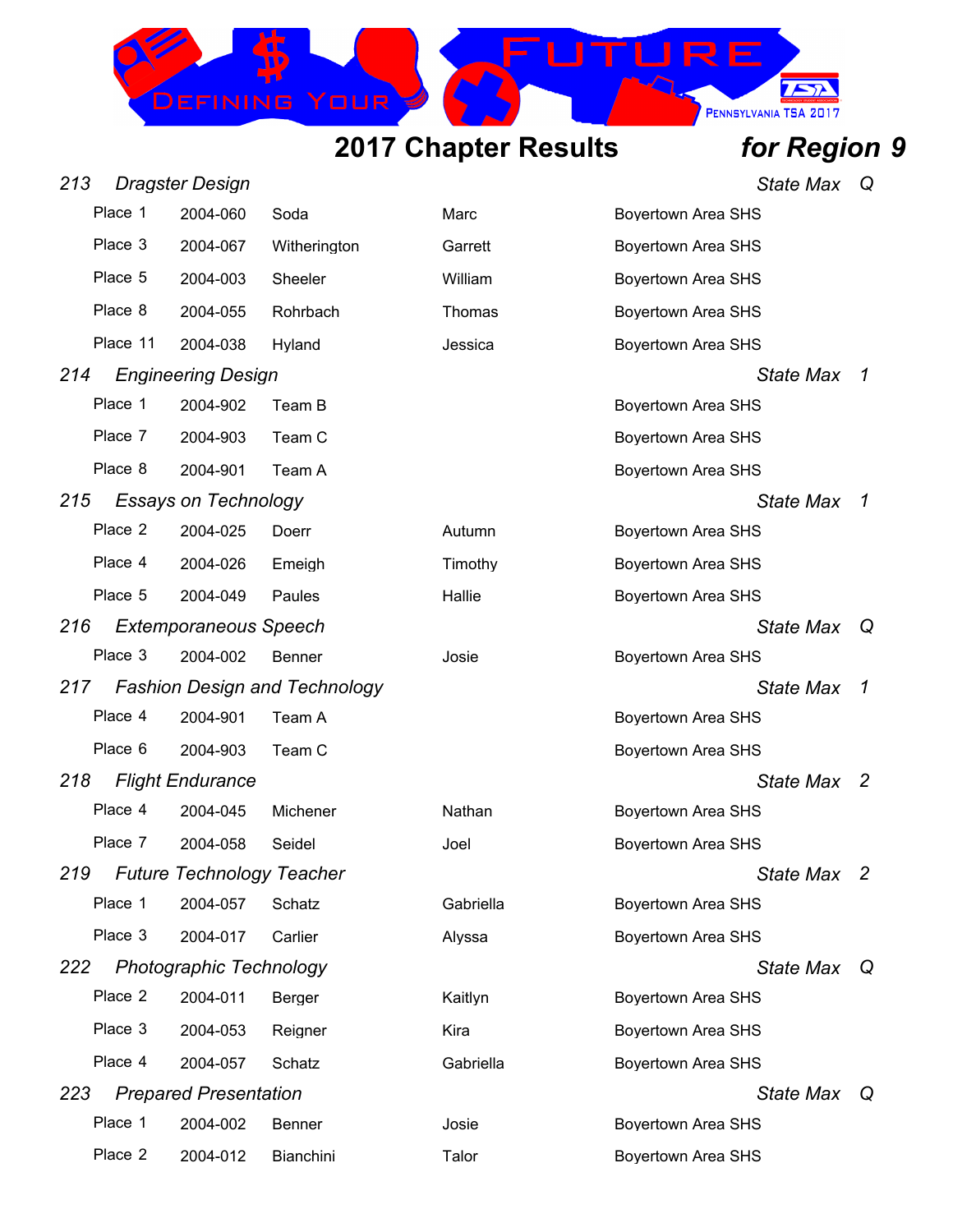DEFINING

 $\sqrt{2}$ 

PENNSYLVANIA TSA 2017

IRE

|     | Place 3            | 2004-028                          | Furyk                                      | Elizabeth | <b>Boyertown Area SHS</b> |                |
|-----|--------------------|-----------------------------------|--------------------------------------------|-----------|---------------------------|----------------|
| 224 |                    | <b>Promotional Design</b>         |                                            |           | <b>State Max</b>          | -7             |
|     | Place 1            | 2004-056                          | Sakal                                      | Eden      | <b>Boyertown Area SHS</b> |                |
|     | Place 2            | 2004-047                          | O'Connor                                   | Tara      | <b>Boyertown Area SHS</b> |                |
| 225 |                    |                                   | Scientific Visualization (SciVis)          |           | State Max 2               |                |
|     | Place 1            | 2004-902                          | Team B                                     |           | Boyertown Area SHS        |                |
| 226 |                    | Software Development              |                                            |           | <b>State Max</b>          | $\overline{1}$ |
|     | Place 1            | 2004-901                          | Team A                                     |           | Boyertown Area SHS        |                |
| 227 | <b>STEM Career</b> |                                   |                                            |           | State Max                 | 1              |
|     | Place 2            | 2004-015                          | Bodnar                                     | Rachel    | <b>Boyertown Area SHS</b> |                |
| 228 |                    |                                   | <b>Structural Design &amp; Engineering</b> |           | <b>State Max</b>          | Q              |
|     | Place 7            | 2004-901                          | Team A                                     |           | <b>Boyertown Area SHS</b> |                |
| 231 |                    | <b>Technology Problem Solving</b> |                                            |           | <b>State Max</b>          | $\omega$       |
|     | Place 7            | 2004-902                          | Team B                                     |           | Boyertown Area SHS        |                |
| 232 |                    | <b>Transportation Modeling</b>    |                                            |           | State Max                 | $\overline{2}$ |
|     | Place 3            | 2004-031                          | Goggin                                     | Caitlin   | <b>Boyertown Area SHS</b> |                |
|     | Place 4            | 2004-065                          | Weller                                     | Hannah    | <b>Boyertown Area SHS</b> |                |
| 233 |                    | Video Game Design                 |                                            |           | State Max 2               |                |
|     | Place 4            | 2004-903                          | Team C                                     |           | Boyertown Area SHS        |                |
| 234 | Webmaster          |                                   |                                            |           | <b>State Max</b>          | 1              |
|     | Place 1            | 2004-901                          | Team A                                     |           | Boyertown Area SHS        |                |
|     | Place 3            | 2004-902                          | Team B                                     |           | Boyertown Area SHS        |                |
| 254 |                    | <b>PA</b> - Materials Process     |                                            |           | <b>State Max</b>          | 1              |
|     | Place 1            | 2004-004                          | Reigner                                    | Abigail   | Boyertown Area SHS        |                |
|     | Place 2            | 2004-041                          | Martignetti                                | Bryan     | Boyertown Area SHS        |                |
| 256 | PA - Robotics      |                                   |                                            |           | State Max 3               |                |
|     | Place 2            | 2004-903                          | Team C                                     |           | <b>Boyertown Area SHS</b> |                |
|     | Place 5            | 2004-902                          | Team B                                     |           | Boyertown Area SHS        |                |
|     | Place 7            | 2004-901                          | Team A                                     |           | Boyertown Area SHS        |                |
| 257 |                    |                                   | PA - Safety Illustration - Computer        |           | State Max                 | $\overline{1}$ |
|     | Place 1            | 2004-051                          | Poe                                        | Katelyn   | <b>Boyertown Area SHS</b> |                |
|     | Place 2            | 2004-029                          | Gallagher                                  | Hannah    | <b>Boyertown Area SHS</b> |                |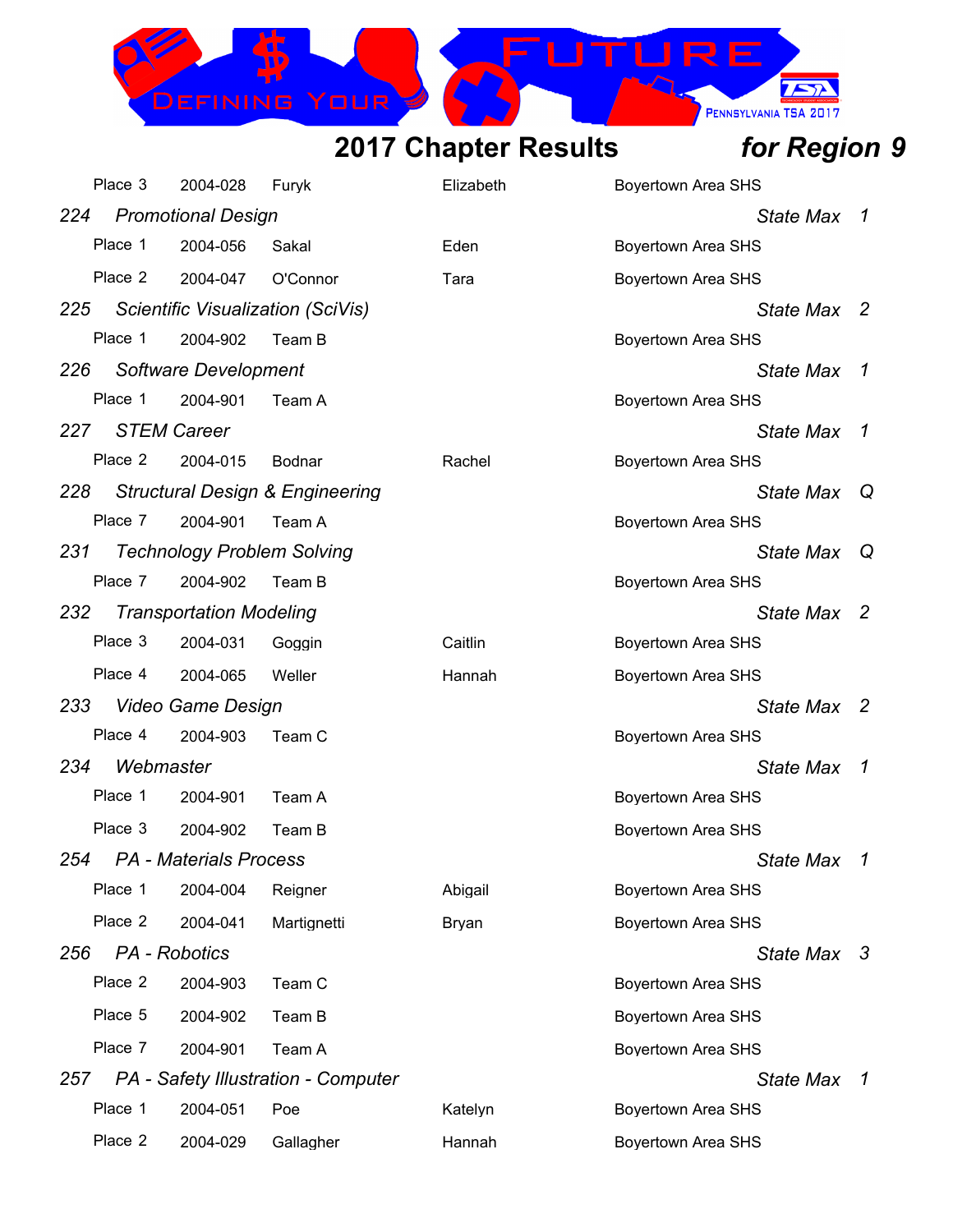## IRE DEFINING PENNSYLVANIA TSA 2017

## **2017 Chapter Results** *for Region 9*

 $\sqrt{2}$ 

|     | Place 6 | 2004-021                         | Daddario       | Jena             | Boyertown Area SHS        |  |
|-----|---------|----------------------------------|----------------|------------------|---------------------------|--|
|     | Place 7 | 2004-056                         | Sakal          | Eden             | <b>Boyertown Area SHS</b> |  |
| 271 |         | <b>Chapter Team - Written</b>    |                |                  | State Max 0               |  |
|     | Place 1 | 2004-005                         | Agnihotri      | Devanshi         | Boyertown Area SHS        |  |
|     | Place 2 | 2004-002                         | Benner         | Josie            | Boyertown Area SHS        |  |
|     | Place 4 | 2004-027                         | Famous         | Joshua           | Boyertown Area SHS        |  |
|     | Place 5 | 2004-020                         | Cuthill        | <b>Broderick</b> | Boyertown Area SHS        |  |
|     | Place 6 | 2004-062                         | Tomme          | Luke             | Boyertown Area SHS        |  |
| 272 |         | <b>Technology Bowl - Written</b> |                |                  | State Max 0               |  |
|     | Place 1 | 2004-002                         | <b>Benner</b>  | Josie            | Boyertown Area SHS        |  |
|     | Place 5 | 2004-010                         | <b>Bellino</b> | Trevor           | <b>Boyertown Area SHS</b> |  |
|     | Place 8 | 2004-063                         | Ulmer          | Victoria         | Boyertown Area SHS        |  |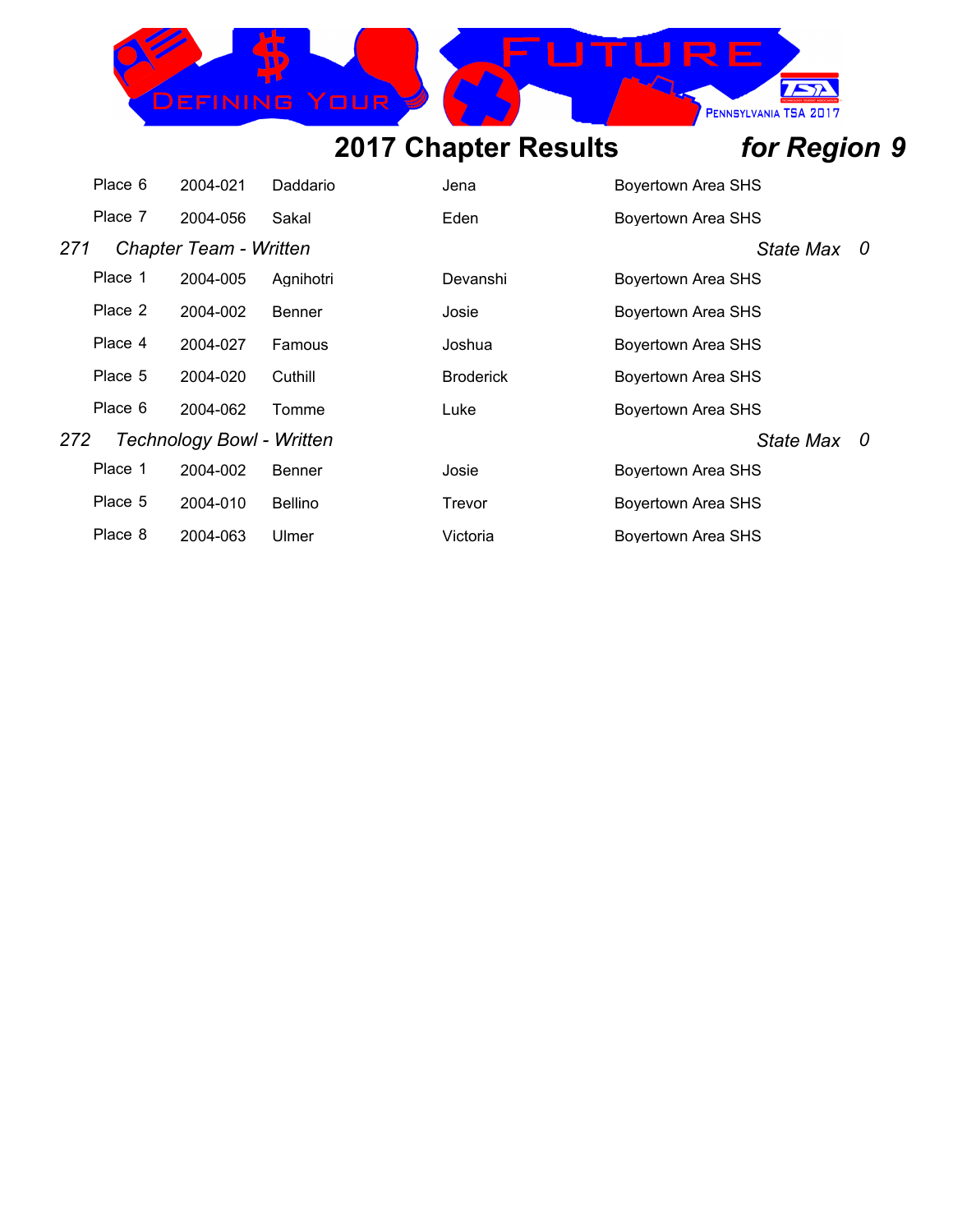

### *2047 Upper Perkiomen HS 203 Architectural Design State Max Q* Place 6 2047-901 Team A Version Contract Contract Contract Contract Contract Contract Contract Contract Contract Contract Contract Contract Contract Contract Contract Contract Contract Contract Contract Contract Contract C *210 Computer Integrated Manufacturing (CIM) State Max 1* Place 4 2047-901 Team A Contract Contract Contract Contract Contract Contract Contract Contract Contract Contract Contract Contract Contract Contract Contract Contract Contract Contract Contract Contract Contract Contract *211 Debating Technological Issues State Max 1* Place 4 2047-901 Team A Version Contract Contract Contract Contract Contract Contract Contract Contract Contract Contract Contract Contract Contract Contract Contract Contract Contract Contract Contract Contract Contract C *213 Dragster Design State Max Q* Place 4 2047-003 Engdahl Josh Josh Upper Perkiomen HS Place 7 2047-002 Engdahl Hannah Upper Perkiomen HS Place 9 2047-010 Shup Carson Carson Upper Perkiomen HS *218 Flight Endurance State Max 2* Place 1 2047-003 Engdahl Josh Josh Upper Perkiomen HS *228 Structural Design & Engineering State Max Q* Place 1 2047-901 Team A Upper Perkiomen HS *254 PA - Materials Process State Max 1* Place 3 2047-004 Lingenfelter Matthew Upper Perkiomen HS *256 PA - Robotics State Max 3* Place 8 2047-901 Team A Vertex 10 Upper Perkiomen HS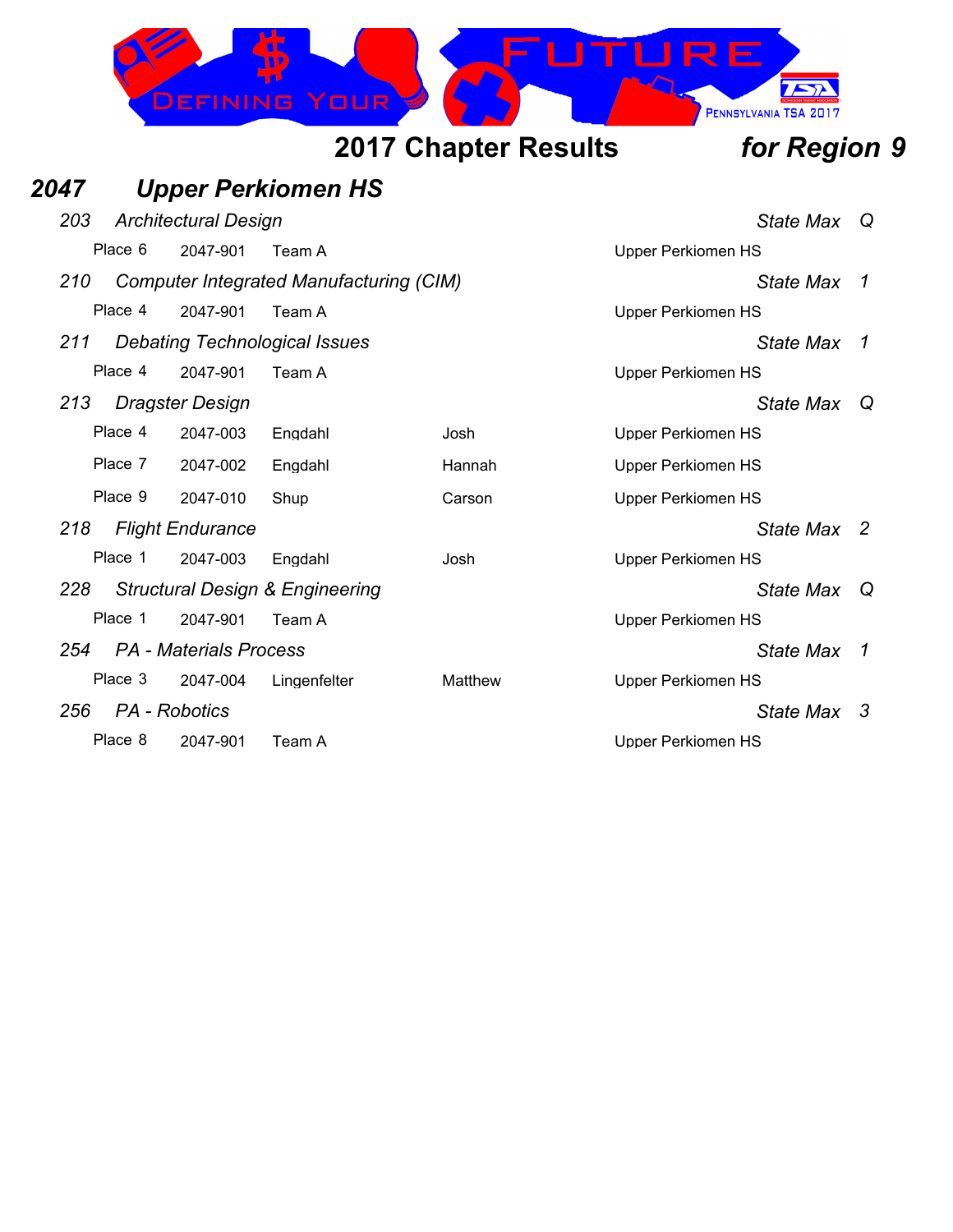

## *2051 Bangor Area HS*

| 223 |                   | <b>Prepared Presentation</b> |                                     | State Max Q |                |             |  |
|-----|-------------------|------------------------------|-------------------------------------|-------------|----------------|-------------|--|
|     | Place 4           | 2051-004                     | Furman                              | Aron        | Bangor Area HS |             |  |
| 231 |                   |                              | <b>Technology Problem Solving</b>   |             |                | State Max Q |  |
|     | Place 2           | 2051-901                     | Team A                              |             | Bangor Area HS |             |  |
| 233 | Video Game Design |                              |                                     |             |                |             |  |
|     | Place 2           | 2051-901                     | Team A                              |             | Bangor Area HS |             |  |
| 256 | PA - Robotics     |                              |                                     |             |                | State Max 3 |  |
|     | Place 6           | 2051-901                     | Team A                              |             | Bangor Area HS |             |  |
| 257 |                   |                              | PA - Safety Illustration - Computer |             |                | State Max   |  |
|     | Place 8           | 2051-003                     | Plate                               | Jessica     | Bangor Area HS |             |  |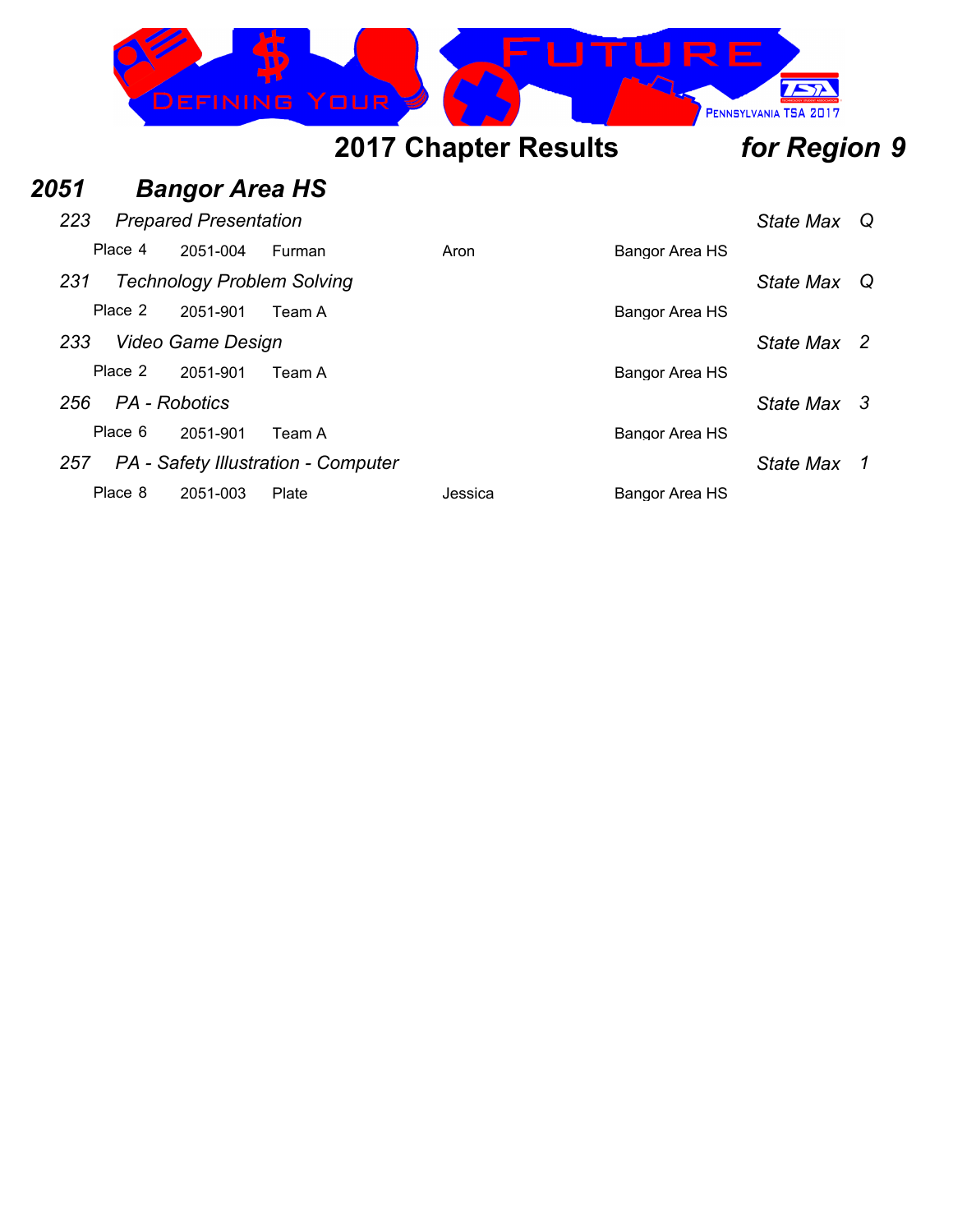

## *2063 Stroudsburg HS*

| 203 |          | <b>Architectural Design</b>      |                                            |                | <b>State Max</b> |                  |     |  |
|-----|----------|----------------------------------|--------------------------------------------|----------------|------------------|------------------|-----|--|
|     | Place 1  | 2063-901                         | Team A                                     |                | Stroudsburg HS   |                  |     |  |
| 209 |          |                                  | <b>Computer-Aided Design - Engineering</b> |                |                  | State Max 3      |     |  |
|     | Place 7  | 2063-002                         | Kmetz                                      | Jay            | Stroudsburg HS   |                  |     |  |
| 212 |          | <b>Digital Video Production</b>  |                                            |                |                  | <b>State Max</b> | 1   |  |
|     | Place 1  | 2063-901                         | Team A                                     |                | Stroudsburg HS   |                  |     |  |
|     |          | 214 Engineering Design           |                                            |                |                  | <b>State Max</b> | 1   |  |
|     | Place 5  | 2063-902                         | Team B                                     |                | Stroudsburg HS   |                  |     |  |
|     |          | 215 Essays on Technology         |                                            |                |                  | <b>State Max</b> | 1   |  |
|     | Place 6  | 2063-008                         | Fleming                                    | Kyle           | Stroudsburg HS   |                  |     |  |
|     |          | 218 Flight Endurance             |                                            |                |                  | State Max 2      |     |  |
|     | Place 2  | 2063-021                         | Smith                                      | Zach           | Stroudsburg HS   |                  |     |  |
| 228 |          |                                  | <b>Structural Design &amp; Engineering</b> |                |                  | State Max Q      |     |  |
|     | Place 2  | 2063-902                         | Team B                                     |                | Stroudsburg HS   |                  |     |  |
|     | Place 6  | 2063-901                         | Team A                                     |                | Stroudsburg HS   |                  |     |  |
| 231 |          |                                  | <b>Technology Problem Solving</b>          |                |                  | State Max Q      |     |  |
|     | Place 1  | 2063-902                         | Team B                                     |                | Stroudsburg HS   |                  |     |  |
| 232 |          | <b>Transportation Modeling</b>   |                                            |                |                  | State Max 2      |     |  |
|     | Place 1  | 2063-021                         | Smith                                      | Zach           | Stroudsburg HS   |                  |     |  |
|     |          | 233 Video Game Design            |                                            |                |                  | State Max 2      |     |  |
|     | Place 3  | 2063-901                         | Team A                                     |                | Stroudsburg HS   |                  |     |  |
|     |          | 271 Chapter Team - Written       |                                            |                |                  | State Max 0      |     |  |
|     | Place 8  | 2063-006                         | Barry                                      | <b>Patrick</b> | Stroudsburg HS   |                  |     |  |
| 272 |          | <b>Technology Bowl - Written</b> |                                            |                |                  | State Max        | - 0 |  |
|     | Place 10 | 2063-007                         | Leon                                       | Calvin         | Stroudsburg HS   |                  |     |  |
|     | Place 11 | 2063-005                         | Wilson                                     | Andrew         | Stroudsburg HS   |                  |     |  |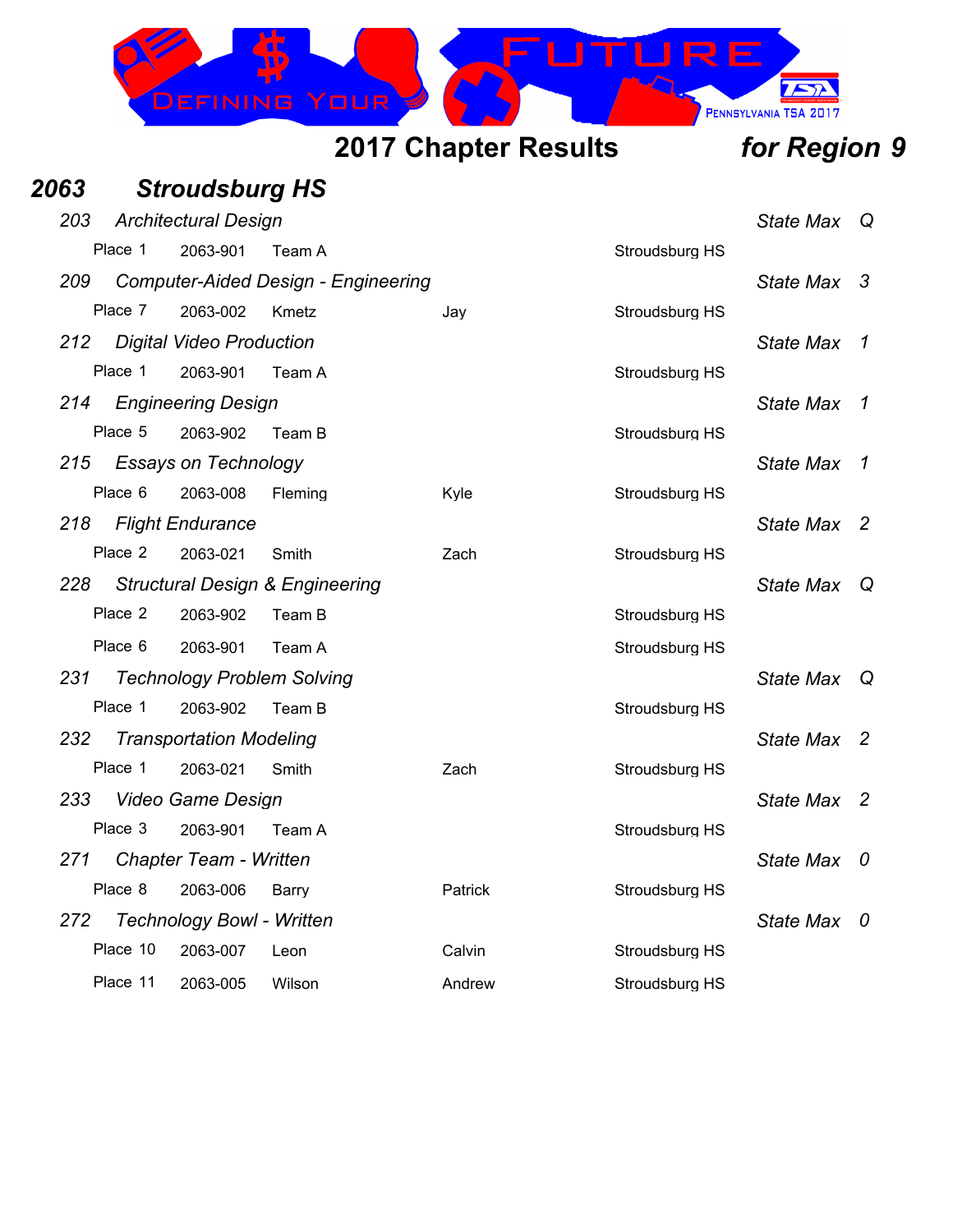

| 2087 |         |                             | <b>Exeter Township SHS</b>           |         |                            |                  |                |
|------|---------|-----------------------------|--------------------------------------|---------|----------------------------|------------------|----------------|
| 204  |         | <b>Biotechnology Design</b> |                                      |         |                            | State Max        | 1              |
|      | Place 5 | 2087-901                    | Team A                               |         | <b>Exeter Township SHS</b> |                  |                |
| 206  |         | <b>Children's Stories</b>   |                                      |         |                            | State Max 1      |                |
|      | Place 4 | 2087-902                    | Team B                               |         | <b>Exeter Township SHS</b> |                  |                |
|      | Place 8 | 2087-901                    | Team A                               |         | <b>Exeter Township SHS</b> |                  |                |
| 213  |         | Dragster Design             |                                      |         |                            | <b>State Max</b> | Q              |
|      | Place 2 | 2087-016                    | Nguyen                               | Anthony | <b>Exeter Township SHS</b> |                  |                |
|      | Place 6 | 2087-019                    | Sciple                               | James   | <b>Exeter Township SHS</b> |                  |                |
| 217  |         |                             | <b>Fashion Design and Technology</b> |         |                            | State Max        | $\overline{1}$ |
|      | Place 1 | 2087-901                    | Team A                               |         | <b>Exeter Township SHS</b> |                  |                |
| 218  |         | <b>Flight Endurance</b>     |                                      |         |                            | State Max 2      |                |
|      | Place 8 | 2087-019                    | Sciple                               | James   | <b>Exeter Township SHS</b> |                  |                |
| 224  |         | <b>Promotional Design</b>   |                                      |         |                            | State Max        | $\overline{1}$ |
|      | Place 3 | 2087-010                    | Kagithapu                            | Yashica | <b>Exeter Township SHS</b> |                  |                |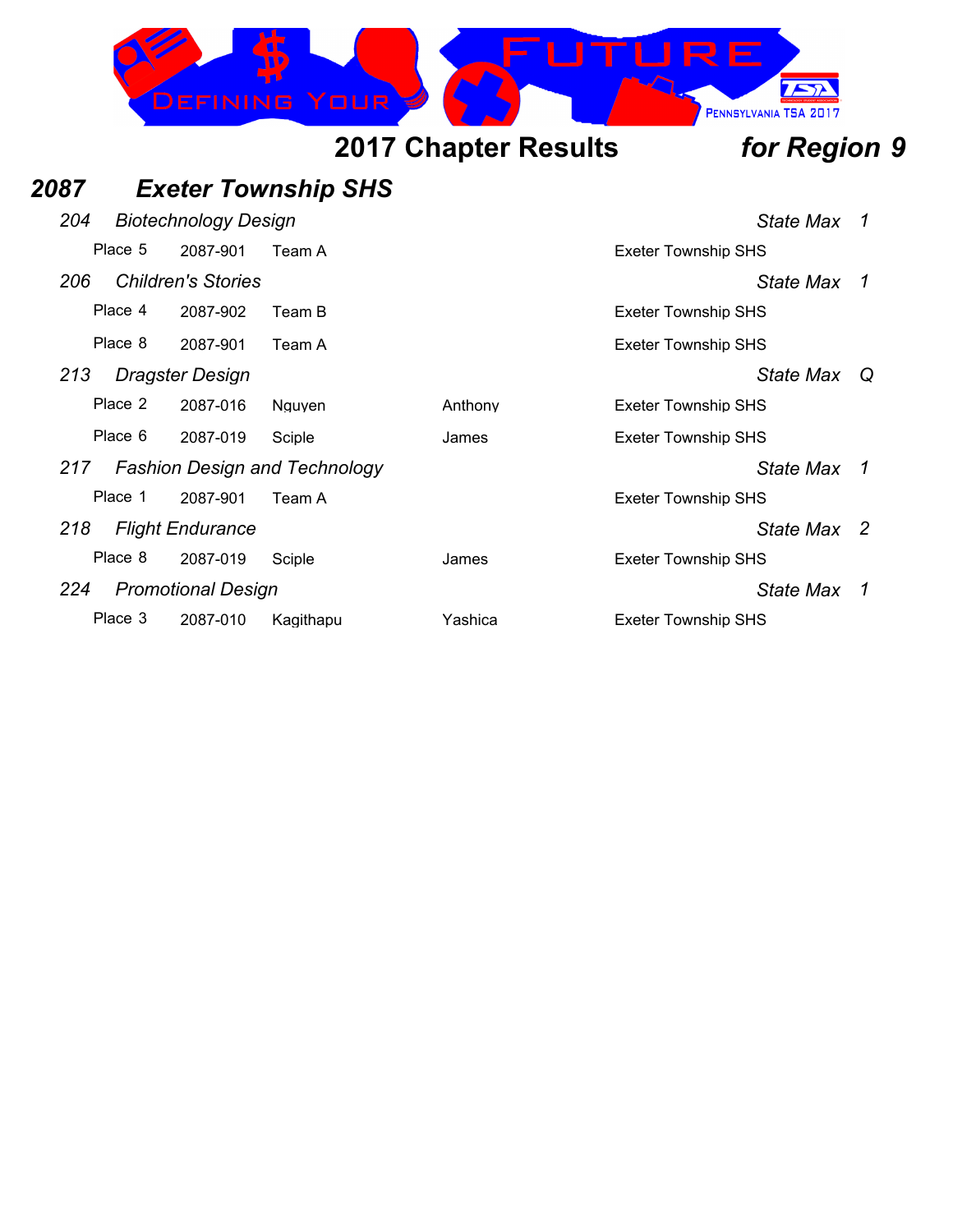

### *2111 Easton Area HS*

| 208 |           |                                | <b>Computer-Aided Design - Architecture</b>    |          |                | State Max 3      |                |
|-----|-----------|--------------------------------|------------------------------------------------|----------|----------------|------------------|----------------|
|     | Place 1   | 2111-019                       | LaLuz                                          | lan      | Easton Area HS |                  |                |
|     | Place 2   | 2111-030                       | Baiardi                                        | Stephen  | Easton Area HS |                  |                |
|     | Place 6   | 2111-024                       | McCadden                                       | Nolan    | Easton Area HS |                  |                |
| 209 |           |                                | <b>Computer-Aided Design - Engineering</b>     |          |                | State Max 3      |                |
|     | Place 2   | 2111-020                       | Gackenbach                                     | Jared    | Easton Area HS |                  |                |
|     | Place 3   | 2111-004                       | <b>Banks</b>                                   | Andrew   | Easton Area HS |                  |                |
|     | Place 5   | 2111-018                       | <b>Barnes</b>                                  | Elijah   | Easton Area HS |                  |                |
|     | Place 9   | 2111-006                       | Vega                                           | Ares     | Easton Area HS |                  |                |
| 210 |           |                                | <b>Computer Integrated Manufacturing (CIM)</b> |          |                | <b>State Max</b> | 7              |
|     | Place 3   | 2111-901                       | Team A                                         |          | Easton Area HS |                  |                |
| 212 |           | Digital Video Production       |                                                |          |                | <b>State Max</b> | $\overline{1}$ |
|     | Place 4   | 2111-902                       | Team B                                         |          | Easton Area HS |                  |                |
| 213 |           | <b>Dragster Design</b>         |                                                |          |                | <b>State Max</b> | Q              |
|     | Place 10  | 2111-010                       | Harris                                         | Evan     | Easton Area HS |                  |                |
| 222 |           | <b>Photographic Technology</b> |                                                |          |                | <b>State Max</b> | Q              |
|     | Place 6   | 2111-022                       | <b>Burns</b>                                   | Margaret | Easton Area HS |                  |                |
| 223 |           | <b>Prepared Presentation</b>   |                                                |          |                | <b>State Max</b> | Q              |
|     | Place 6   | 2111-006                       | Vega                                           | Ares     | Easton Area HS |                  |                |
| 224 |           | <b>Promotional Design</b>      |                                                |          |                | <b>State Max</b> | 1              |
|     | Place 5   | 2111-035                       | Irfan                                          | Zaid     | Easton Area HS |                  |                |
| 228 |           |                                | <b>Structural Design &amp; Engineering</b>     |          |                | <b>State Max</b> | Q              |
|     | Place 3   | 2111-901                       | Team A                                         |          | Easton Area HS |                  |                |
| 231 |           |                                | <b>Technology Problem Solving</b>              |          |                | <b>State Max</b> | Q              |
|     | Place 3   | 2111-902                       | Team B                                         |          | Easton Area HS |                  |                |
|     | Place 5   | 2111-901                       | Team A                                         |          | Easton Area HS |                  |                |
| 232 |           | <b>Transportation Modeling</b> |                                                |          |                | State Max 2      |                |
|     | Place 2   | 2111-004                       | <b>Banks</b>                                   | Andrew   | Easton Area HS |                  |                |
| 234 | Webmaster |                                |                                                |          |                | <b>State Max</b> | 7              |
|     | Place 2   | 2111-901                       | Team A                                         |          | Easton Area HS |                  |                |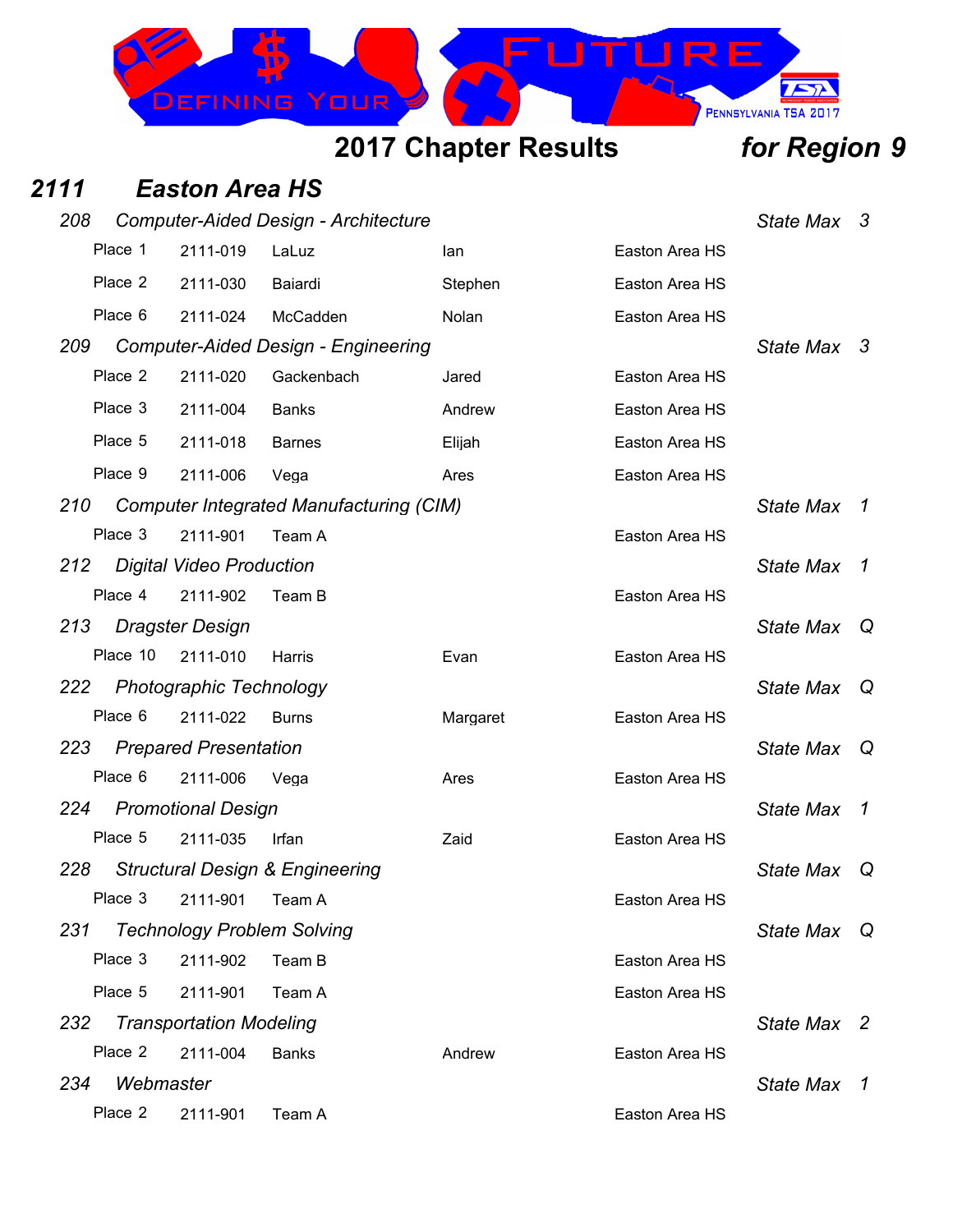

### *272 Technology Bowl - Written State Max 0*

Place 2 2111-023 DaRocha Michael Easton Area HS

Place 7 2111-008 Langen Cade Cade Easton Area HS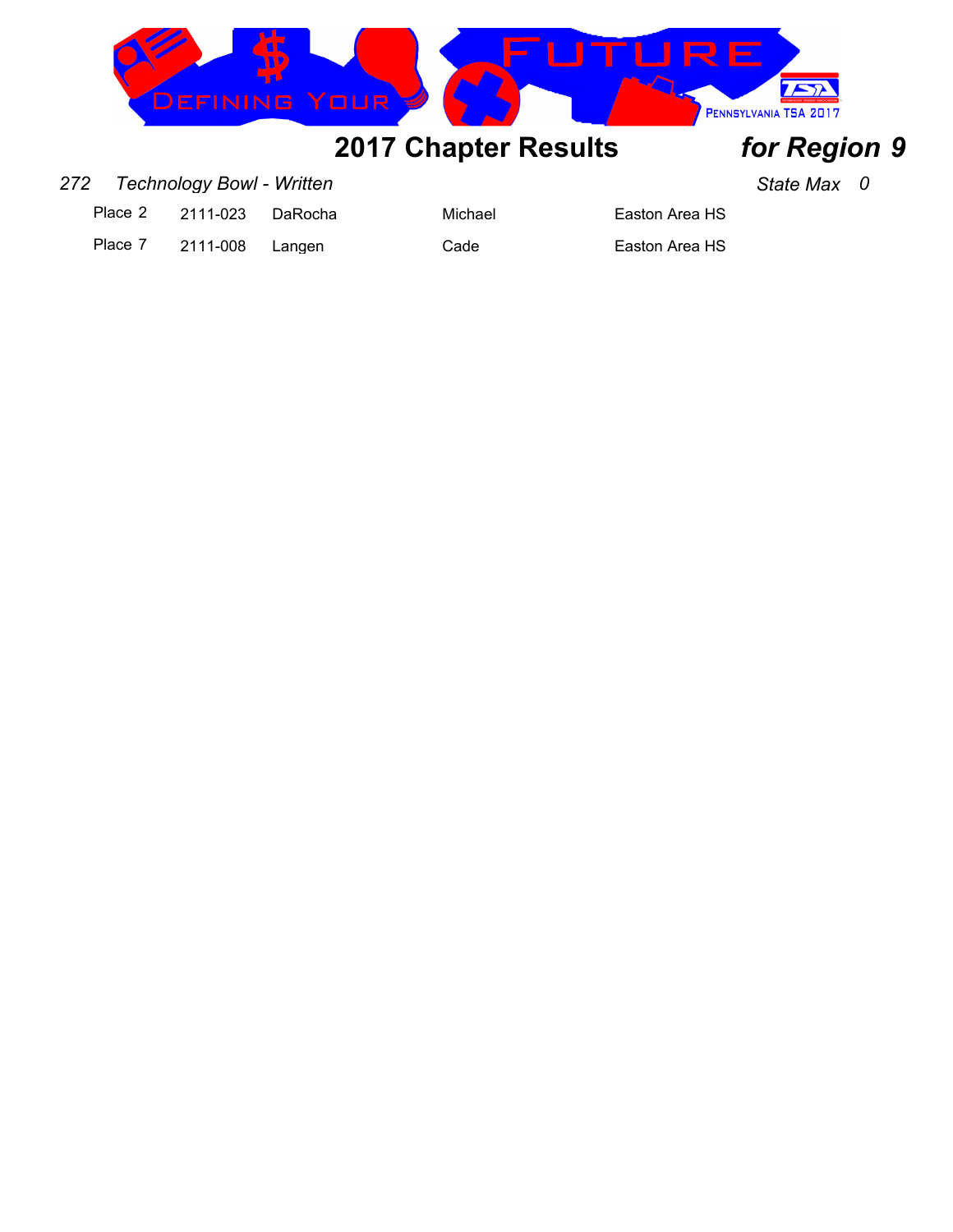

| <b>2130</b> |         |                                   | <b>Lehigh Valley Academy</b>                |           |                       |                  |                            |
|-------------|---------|-----------------------------------|---------------------------------------------|-----------|-----------------------|------------------|----------------------------|
| 203         |         | <b>Architectural Design</b>       |                                             |           |                       | State Max Q      |                            |
|             | Place 2 | 2130-903                          | Team C                                      |           | Lehigh Valley Academy |                  |                            |
| 206         |         | <b>Children's Stories</b>         |                                             |           |                       | <b>State Max</b> | 1                          |
|             | Place 3 | 2130-903                          | Team C                                      |           | Lehigh Valley Academy |                  |                            |
| 207         | Coding  |                                   |                                             |           |                       | <b>State Max</b> | $\overline{1}$             |
|             | Place 6 | 2130-901                          | Team A                                      |           | Lehigh Valley Academy |                  |                            |
| 208         |         |                                   | <b>Computer-Aided Design - Architecture</b> |           |                       | State Max 3      |                            |
|             | Place 5 | 2130-044                          | Korb                                        | Wyatt     | Lehigh Valley Academy |                  |                            |
| 214         |         | <b>Engineering Design</b>         |                                             |           |                       | <b>State Max</b> | $\overline{1}$             |
|             | Place 9 | 2130-901                          | Team A                                      |           | Lehigh Valley Academy |                  |                            |
| 216         |         | <b>Extemporaneous Speech</b>      |                                             |           |                       | <b>State Max</b> | Q                          |
|             | Place 8 | 2130-039                          | Skee                                        | Jonathan  | Lehigh Valley Academy |                  |                            |
| 218         |         | <b>Flight Endurance</b>           |                                             |           |                       | <b>State Max</b> | $\overline{\phantom{0}}^2$ |
|             | Place 6 | 2130-037                          | Dinitzen                                    | William   | Lehigh Valley Academy |                  |                            |
| 222         |         | Photographic Technology           |                                             |           |                       | <b>State Max</b> | Q                          |
|             | Place 1 | 2130-013                          | Fernandez                                   | Gianmarco | Lehigh Valley Academy |                  |                            |
| 224         |         | <b>Promotional Design</b>         |                                             |           |                       | <b>State Max</b> | 1                          |
|             | Place 4 | 2130-023                          | Gomez                                       | Marino    | Lehigh Valley Academy |                  |                            |
| 231         |         | <b>Technology Problem Solving</b> |                                             |           |                       | State Max Q      |                            |
|             | Place 8 | 2130-901                          | Team A                                      |           | Lehigh Valley Academy |                  |                            |
| 272         |         | <b>Technology Bowl - Written</b>  |                                             |           |                       | <b>State Max</b> | - 0                        |
|             | Place 9 | 2130-040                          | Domic                                       | Michael   | Lehigh Valley Academy |                  |                            |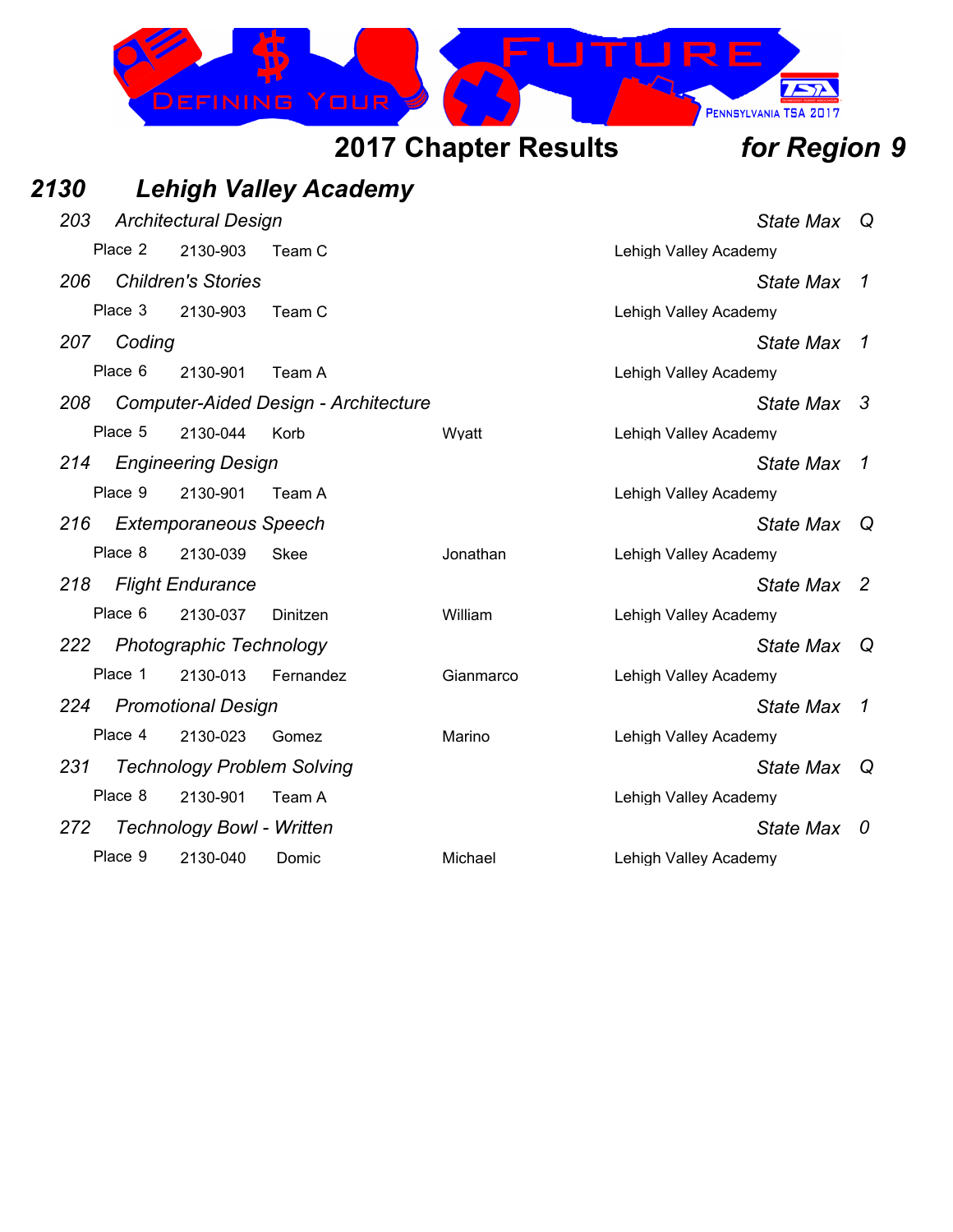

### *2136 Western Wayne HS*

| 204 |         | <b>Biotechnology Design</b>      |                                      |         |                  |
|-----|---------|----------------------------------|--------------------------------------|---------|------------------|
|     | Place 6 | 2136-903                         | Team C                               |         | Western Wayne HS |
| 216 |         | <b>Extemporaneous Speech</b>     |                                      |         |                  |
|     | Place 7 | 2136-021                         | Troiano                              | Olivia  | Western Wayne HS |
| 217 |         |                                  | <b>Fashion Design and Technology</b> |         |                  |
|     | Place 5 | 2136-905                         | Team E                               |         | Western Wayne HS |
| 225 |         |                                  | Scientific Visualization (SciVis)    |         |                  |
|     | Place 3 | 2136-909                         | Team I                               |         | Western Wayne HS |
| 272 |         | <b>Technology Bowl - Written</b> |                                      |         |                  |
|     | Place 6 | 2136-018                         | Smith                                | Spencer | Western Wayne HS |

*204 Biotechnology Design State Max 1*

### *216 Extemporaneous Speech State Max Q*

*217 Fashion Design and Technology State Max 1*

*225 Scientific Visualization (SciVis) State Max 2*

### *272 Technology Bowl - Written State Max 0*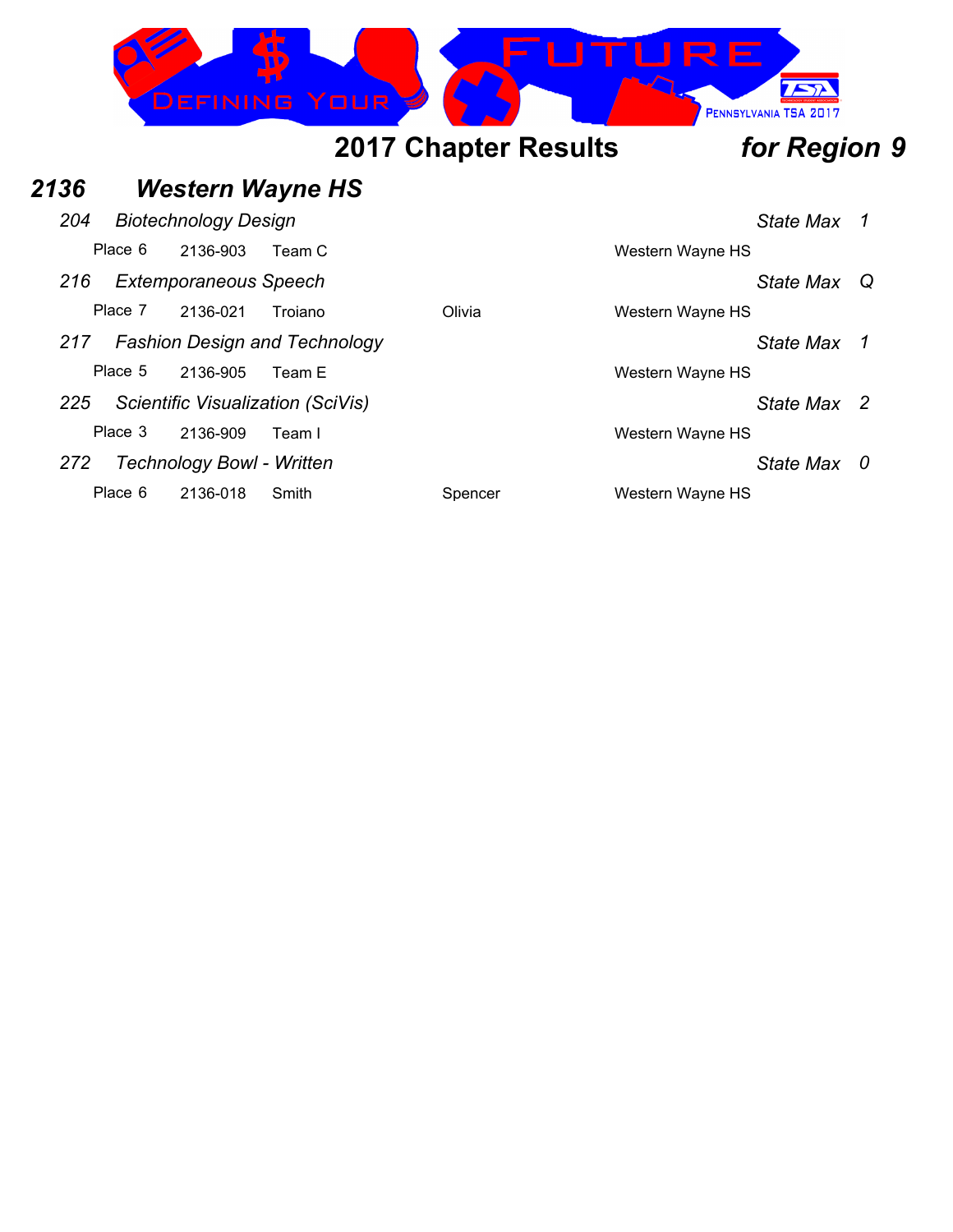

## *2149 East Stroudsburg HS North*

| 214 |                                | <b>Engineering Design</b> |                                     | State Max                 | 7                         |  |
|-----|--------------------------------|---------------------------|-------------------------------------|---------------------------|---------------------------|--|
|     | Place 10<br>2149-901<br>Team A |                           |                                     | East Stroudsburg HS North |                           |  |
| 223 | <b>Prepared Presentation</b>   |                           |                                     |                           | State Max Q               |  |
|     | Place 8                        | 2149-004                  | Patrick                             | Kassandra                 | East Stroudsburg HS North |  |
| 224 |                                | <b>Promotional Design</b> |                                     | State Max                 | 1                         |  |
|     | Place 6                        | 2149-012                  | Korekov                             | Christina                 | East Stroudsburg HS North |  |
| 256 |                                | PA - Robotics             |                                     |                           | State Max 3               |  |
|     | Place 1                        | 2149-901                  | Team A                              |                           | East Stroudsburg HS North |  |
|     | Place 4                        | 2149-902                  | Team B                              |                           | East Stroudsburg HS North |  |
| 257 |                                |                           | PA - Safety Illustration - Computer |                           | State Max 1               |  |
|     | Place 5                        | 2149-012                  | Korekov                             | Christina                 | East Stroudsburg HS North |  |
| 272 |                                | Technology Bowl - Written |                                     |                           | State Max 0               |  |
|     | Place 12                       | 2149-011                  | Solerno                             | Jason                     | East Stroudsburg HS North |  |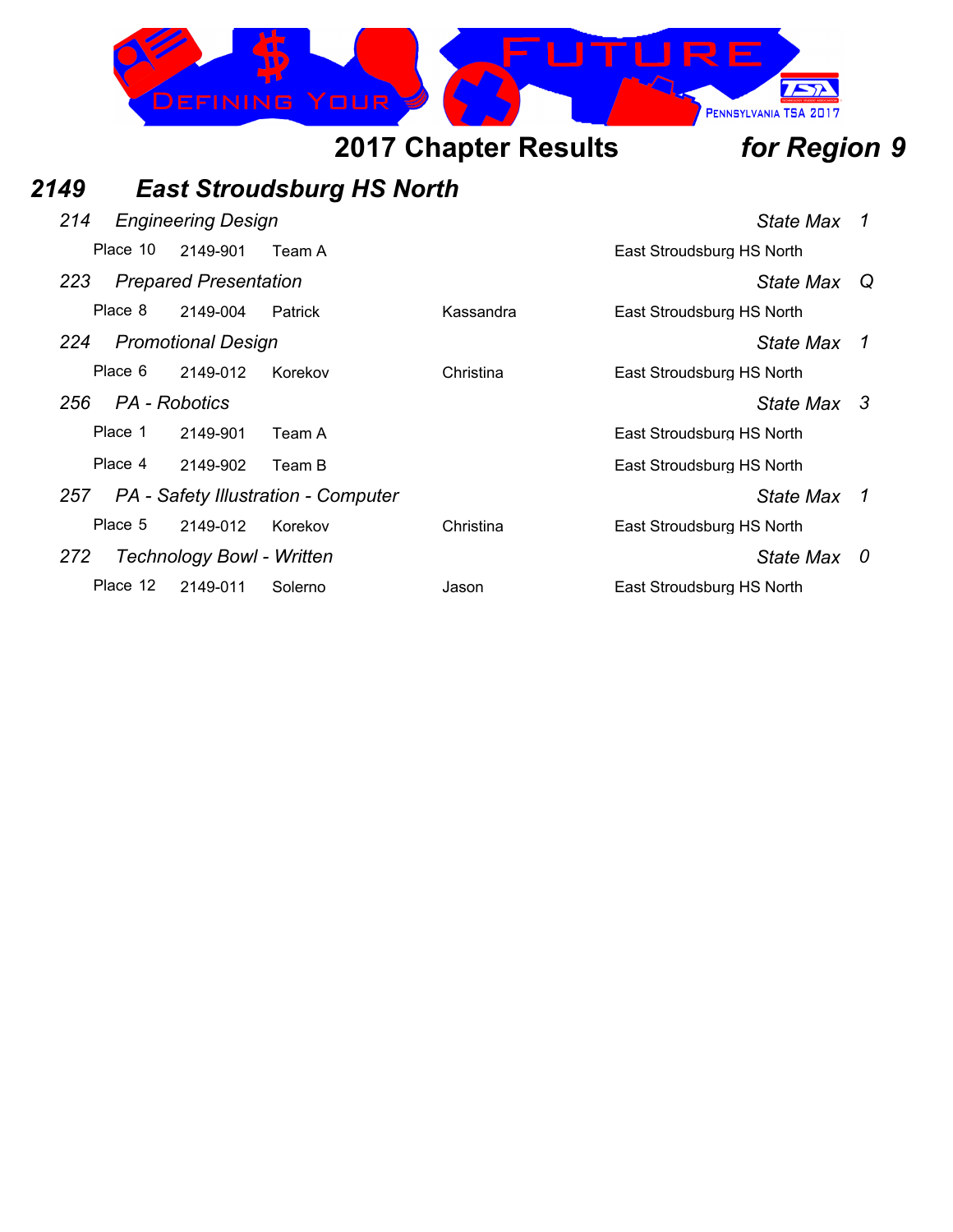

| 2151 |         |                                  | <b>Daniel Boone Area HS</b>             |                      |                      |                  |                |
|------|---------|----------------------------------|-----------------------------------------|----------------------|----------------------|------------------|----------------|
| 203  |         | <b>Architectural Design</b>      |                                         |                      |                      | State Max Q      |                |
|      | Place 3 | 2151-903<br>Team C               |                                         | Daniel Boone Area HS |                      |                  |                |
| 204  |         | <b>Biotechnology Design</b>      |                                         |                      |                      | <b>State Max</b> | $\overline{1}$ |
|      | Place 3 | 2151-901                         | Team A                                  |                      | Daniel Boone Area HS |                  |                |
| 206  |         | <b>Children's Stories</b>        |                                         |                      |                      | <b>State Max</b> | -7             |
|      | Place 7 | 2151-903                         | Team C                                  |                      | Daniel Boone Area HS |                  |                |
| 211  |         |                                  | <b>Debating Technological Issues</b>    |                      |                      | <b>State Max</b> | $\overline{1}$ |
|      | Place 1 | 2151-901                         | Team A                                  |                      | Daniel Boone Area HS |                  |                |
| 212  |         | <b>Digital Video Production</b>  |                                         |                      |                      | <b>State Max</b> | 1              |
|      | Place 3 | 2151-902                         | Team B                                  |                      | Daniel Boone Area HS |                  |                |
| 214  |         | <b>Engineering Design</b>        |                                         |                      |                      | <b>State Max</b> | $\overline{1}$ |
|      | Place 4 | 2151-901                         | Team A                                  |                      | Daniel Boone Area HS |                  |                |
| 216  |         | <b>Extemporaneous Speech</b>     |                                         |                      |                      | State Max        | Q              |
|      | Place 1 | 2151-010                         | Heffner                                 | Josh                 | Daniel Boone Area HS |                  |                |
|      | Place 4 | 2151-017                         | Longin                                  | Zach                 | Daniel Boone Area HS |                  |                |
| 217  |         |                                  | <b>Fashion Design and Technology</b>    |                      |                      | <b>State Max</b> | 1              |
|      | Place 3 | 2151-901                         | Team A                                  |                      | Daniel Boone Area HS |                  |                |
| 219  |         | <b>Future Technology Teacher</b> |                                         |                      |                      | State Max 2      |                |
|      | Place 2 | 2151-006                         | <b>Okkerse</b>                          | Madison              | Daniel Boone Area HS |                  |                |
|      | Place 4 | 2151-005                         | <b>Bhatt</b>                            | Trisha               | Daniel Boone Area HS |                  |                |
| 222  |         | <b>Photographic Technology</b>   |                                         |                      |                      | <b>State Max</b> | $\mathsf Q$    |
|      | Place 5 | 2151-008                         | Schmoyer                                | Morgan               | Daniel Boone Area HS |                  |                |
| 223  |         | <b>Prepared Presentation</b>     |                                         |                      |                      | State Max        | $\Omega$       |
|      | Place 7 | 2151-005                         | <b>Bhatt</b>                            | Trisha               | Daniel Boone Area HS |                  |                |
| 227  |         | <b>STEM Career</b>               |                                         |                      |                      | <b>State Max</b> | $\overline{1}$ |
|      | Place 3 | 2151-012                         | McNamara                                | <b>Breana</b>        | Daniel Boone Area HS |                  |                |
| 233  |         | Video Game Design                |                                         |                      |                      | State Max 2      |                |
|      | Place 1 | 2151-902                         | Team B                                  |                      | Daniel Boone Area HS |                  |                |
|      | Place 5 | 2151-901                         | Team A                                  |                      | Daniel Boone Area HS |                  |                |
|      |         |                                  | 257 PA - Safety Illustration - Computer |                      |                      | State Max 1      |                |
|      | Place 3 | 2151-023                         | Pastor                                  | Victoria             | Daniel Boone Area HS |                  |                |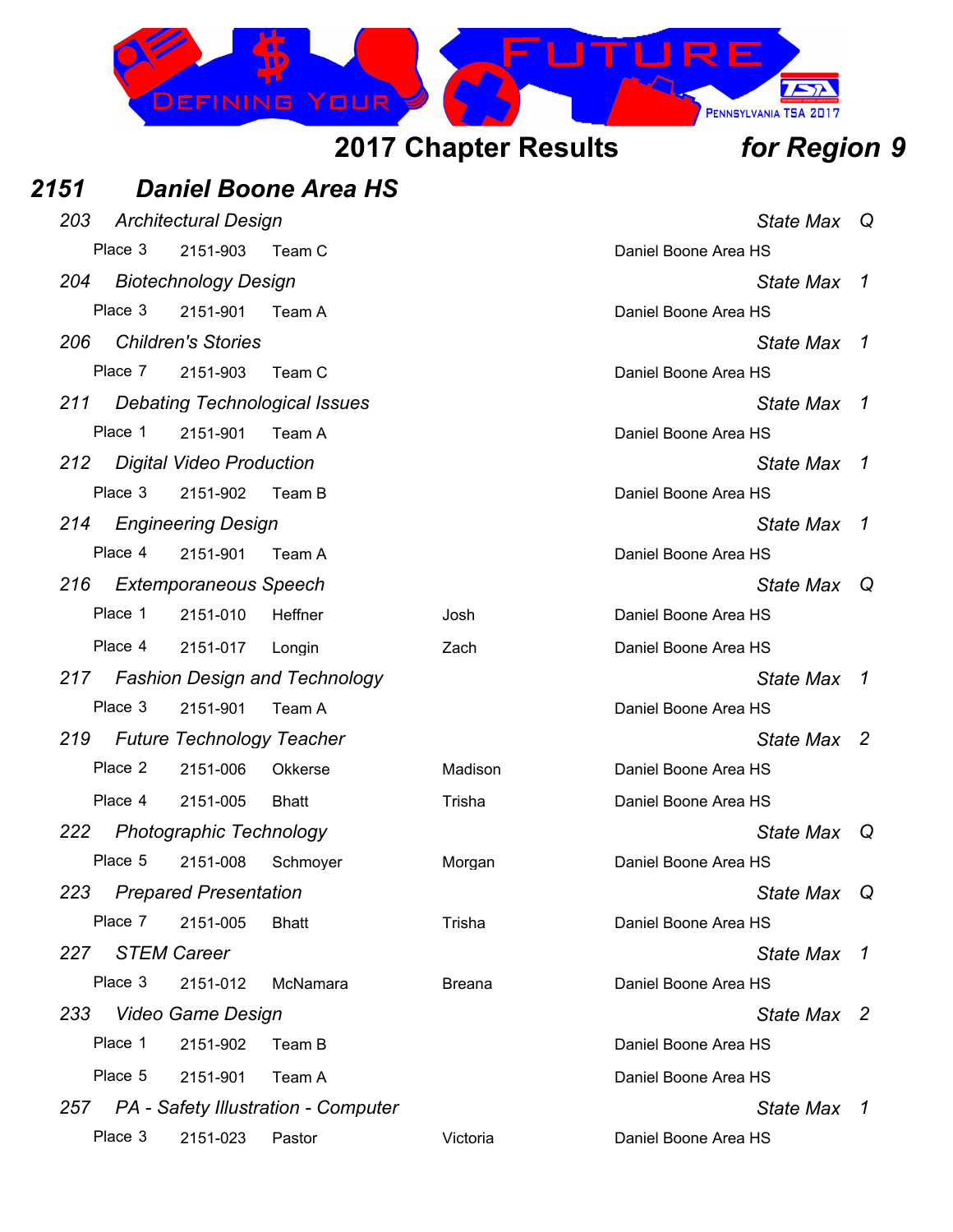

|     | Place 4  | 2151-018                         | Santos       | Ally      | Daniel Boone Area HS |  |
|-----|----------|----------------------------------|--------------|-----------|----------------------|--|
| 271 |          | <b>Chapter Team - Written</b>    |              |           | State Max 0          |  |
|     | Place 3  | 2151-006                         | Okkerse      | Madison   | Daniel Boone Area HS |  |
|     | Place 7  | 2151-019                         | <b>Fries</b> | Allison   | Daniel Boone Area HS |  |
|     | Place 12 | 2151-027                         | McArtor      | Olivia    | Daniel Boone Area HS |  |
| 272 |          | <b>Technology Bowl - Written</b> |              |           | State Max 0          |  |
|     | Place 13 | 2151-007                         | <b>Woods</b> | Katherine | Daniel Boone Area HS |  |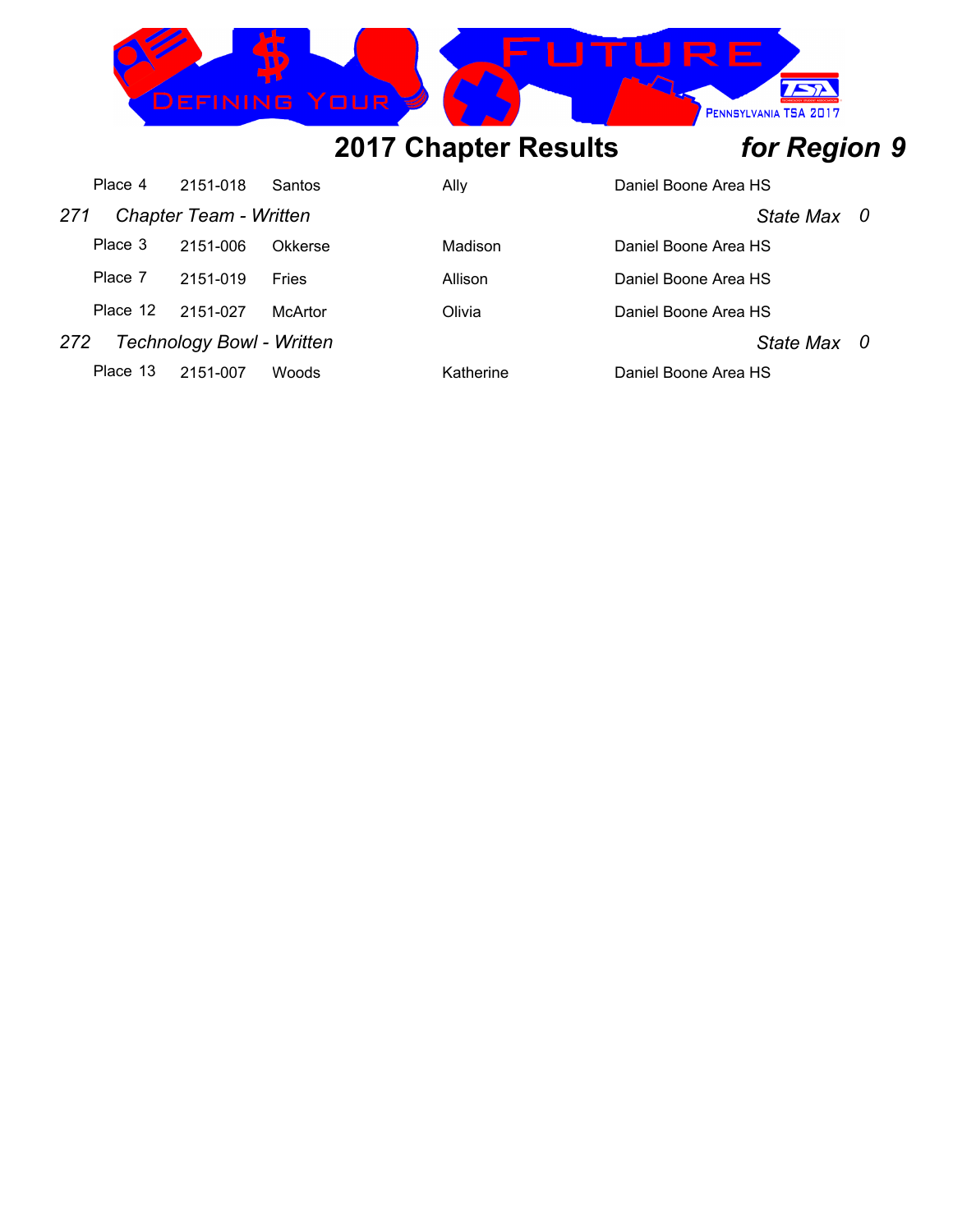

| 2171 |         |               |                                  | <b>Delaware Valley HS</b>                  |                 |                    |                  |                |
|------|---------|---------------|----------------------------------|--------------------------------------------|-----------------|--------------------|------------------|----------------|
| 207  |         | Coding        |                                  |                                            |                 |                    | State Max        | $\overline{1}$ |
|      | Place 4 |               | 2171-901                         | Team A                                     |                 | Delaware Valley HS |                  |                |
| 209  |         |               |                                  | <b>Computer-Aided Design - Engineering</b> |                 |                    | State Max 3      |                |
|      | Place 6 |               | 2171-035                         | Thollot                                    | Isaac           | Delaware Valley HS |                  |                |
| 214  |         |               | <b>Engineering Design</b>        |                                            |                 |                    | <b>State Max</b> | 1              |
|      | Place 2 |               | 2171-902                         | Team B                                     |                 | Delaware Valley HS |                  |                |
|      | Place 6 |               | 2171-901                         | Team A                                     |                 | Delaware Valley HS |                  |                |
| 216  |         |               | <b>Extemporaneous Speech</b>     |                                            |                 |                    | State Max Q      |                |
|      | Place 6 |               | 2171-014                         | Errico                                     | Andrew          | Delaware Valley HS |                  |                |
| 218  |         |               | <b>Flight Endurance</b>          |                                            |                 |                    | State Max 2      |                |
|      | Place 5 |               | 2171-030                         | Riexinger                                  | Grace           | Delaware Valley HS |                  |                |
| 223  |         |               | <b>Prepared Presentation</b>     |                                            |                 |                    | State Max        | ∣ Q            |
|      | Place 5 |               | 2171-034                         | Shi                                        | <b>Nicholas</b> | Delaware Valley HS |                  |                |
| 228  |         |               |                                  | <b>Structural Design &amp; Engineering</b> |                 |                    | State Max        | - Q            |
|      | Place 4 |               | 2171-901                         | Team A                                     |                 | Delaware Valley HS |                  |                |
|      | Place 5 |               | 2171-902                         | Team B                                     |                 | Delaware Valley HS |                  |                |
| 233  |         |               | Video Game Design                |                                            |                 |                    | State Max 2      |                |
|      | Place 6 |               | 2171-901                         | Team A                                     |                 | Delaware Valley HS |                  |                |
| 256  |         | PA - Robotics |                                  |                                            |                 |                    | State Max 3      |                |
|      | Place 3 |               | 2171-901                         | Team A                                     |                 | Delaware Valley HS |                  |                |
| 272  |         |               | <b>Technology Bowl - Written</b> |                                            |                 |                    | State Max 0      |                |
|      | Place 3 |               | 2171-017                         | Fitzgerald                                 | Tyler           | Delaware Valley HS |                  |                |
|      | Place 4 |               | 2171-013                         | Easow                                      | Hannah          | Delaware Valley HS |                  |                |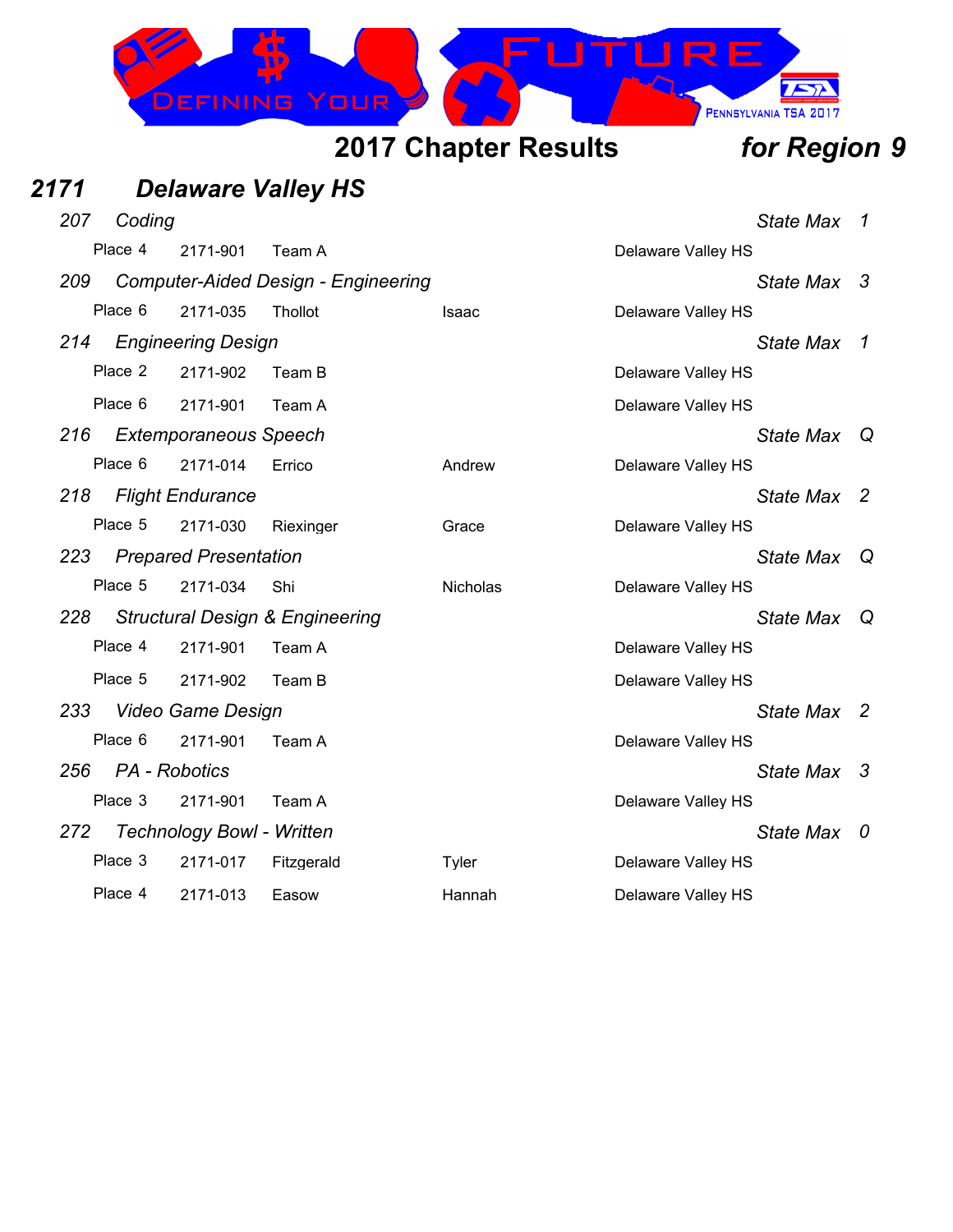

### *2195 Oley Valley HS 206 Children's Stories State Max 1* Place 2 2195-901 Team A Cley Valley HS *207 Coding State Max 1* Place 5 2195-902 Team B Oley Valley HS *209 Computer-Aided Design - Engineering State Max 3* Place 8 2195-003 Bartock Matthew Oley Valley HS *211 Debating Technological Issues State Max 1* Place 6 2195-901 Team A Clev Valley HS *214 Engineering Design State Max 1* Place 3 2195-901 Team A Clev Valley HS *216 Extemporaneous Speech State Max Q* Place 2 2195-018 Lackey Shannon Oley Valley HS Place 5 2195-017 Kubitz Christopher Oley Valley HS *218 Flight Endurance State Max 2* Place 3 2195-017 Kubitz Christopher Oley Valley HS *228 Structural Design & Engineering State Max Q* Place 8 2195-902 Team B Oley Valley HS *231 Technology Problem Solving State Max Q* Place 4 2195-902 Team B Oley Valley HS Place 6 2195-901 Team A Clev Valley HS